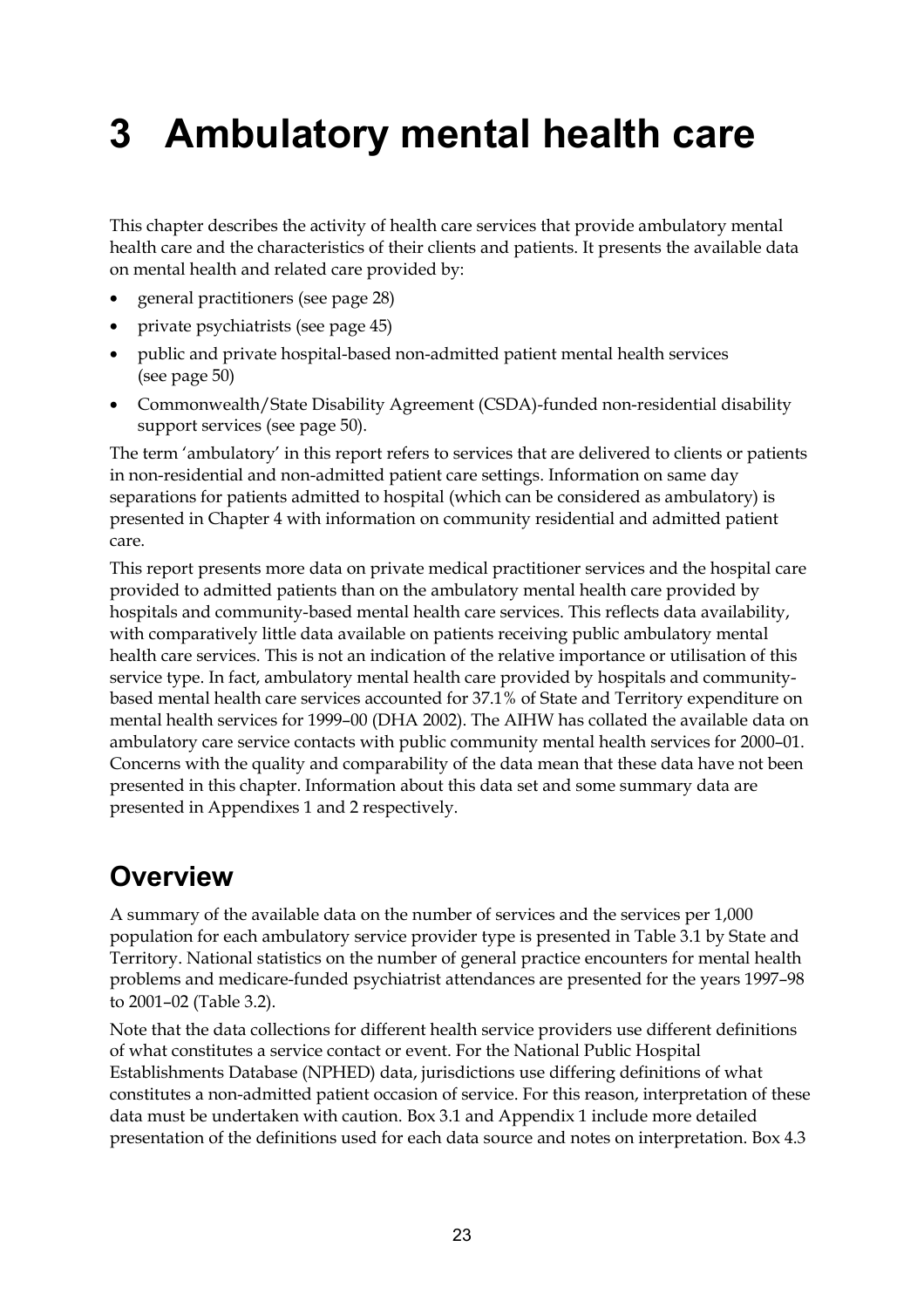in Chapter 4 also provides relevant information relating to variations in admission practices that can affect reports of non-admitted patient services.

### **Box 3.1: Non-admitted patient occasions of service**

*There is variation among States and Territories in the way in which occasions of service are defined, classified (as mental health or other types of services) and counted for NPHED. There are also differences in admission practices and the provision of community-based mental health care for non-admitted patients among States and Territories, and therefore the types and volume of care provided by hospital-based nonadmitted patient services. Jurisdiction organisational arrangements can also affect these data. In some jurisdictions the mental health-related occasions of services reported for hospitals may include communitybased service contacts that are reported by hospitals on behalf of the community-based services operating under their management. In addition, data were provided for public psychiatric hospitals only by New South Wales, Queensland and Western Australia.*

*More detail on the data collection issues for the non-admitted patient occasions of service data for public acute care and public psychiatric hospitals can be found in* Australian Hospital Statistics 2000–01 *(AIHW 2002c). The implementation and refinement of the NMDS for Community Mental Health Care will eventually replace the NPHED as a source of data on hospital-based mental health care for nonadmitted patients (see Appendix 2).*

The findings from the ABS National Survey of Mental Health and Wellbeing suggest that general practice is the form of ambulatory health care that was most frequently used by people for mental health problems (29% of people with mental health problems) (ABS 1998a). According to the 2001–02 BEACH survey data, 10.6% of general practice encounters involved the management of at least one mental health-related problem. A simple extrapolation based on the 99.9 million non-specialist attendances claimed from Medicare for 2001–02 suggests that there were about 10.2 million attendances in which general practitioners managed mental health-related problems. This corresponds to 520 attendances per 1,000 population (Table 3.1). The estimated rate of attendances per population has been comparatively stable since 1998–99, when the BEACH survey began (Table 3.2). These attendances include encounters at the surgery and visits to the patient's residence, including service settings such as residential aged care services.

Specialised mental health care in ambulatory care settings is accessed through private psychiatrists (106.4 attendances per 1,000 population) and public acute care hospitals (106.8 occasions of service per 1,000 population) (Table 3.1). Table 3.2 demonstrates that there has been a gradual decline in the number of reported private psychiatrist attendances per 100,000 population since 1997–98. The role of private hospitals in the provision of ambulatory mental health care was relatively small at 3.5 occasions of service per 1,000 population (Table 3.1).

Mental health-related disability support services are increasingly regarded as an important and expanding component of the mental health service delivery system. CSDA-funded disability support services provide mental health-related ambulatory care in the form of support services for people with mental health-related disabilities. Disability support services funded under the CSDA can be specialist services that specialise in supporting clients with psychiatric disabilities or services that cater for clients with a range of disability types. There are national snapshot data available from the Commonwealth/State Disability Agreement Minimum Data Set (CSDA MDS) collection on the characteristics of these services and their clients (Figure 3.4). Unfortunately, there is no agreed process for translating the snapshot data into information on annual service provision.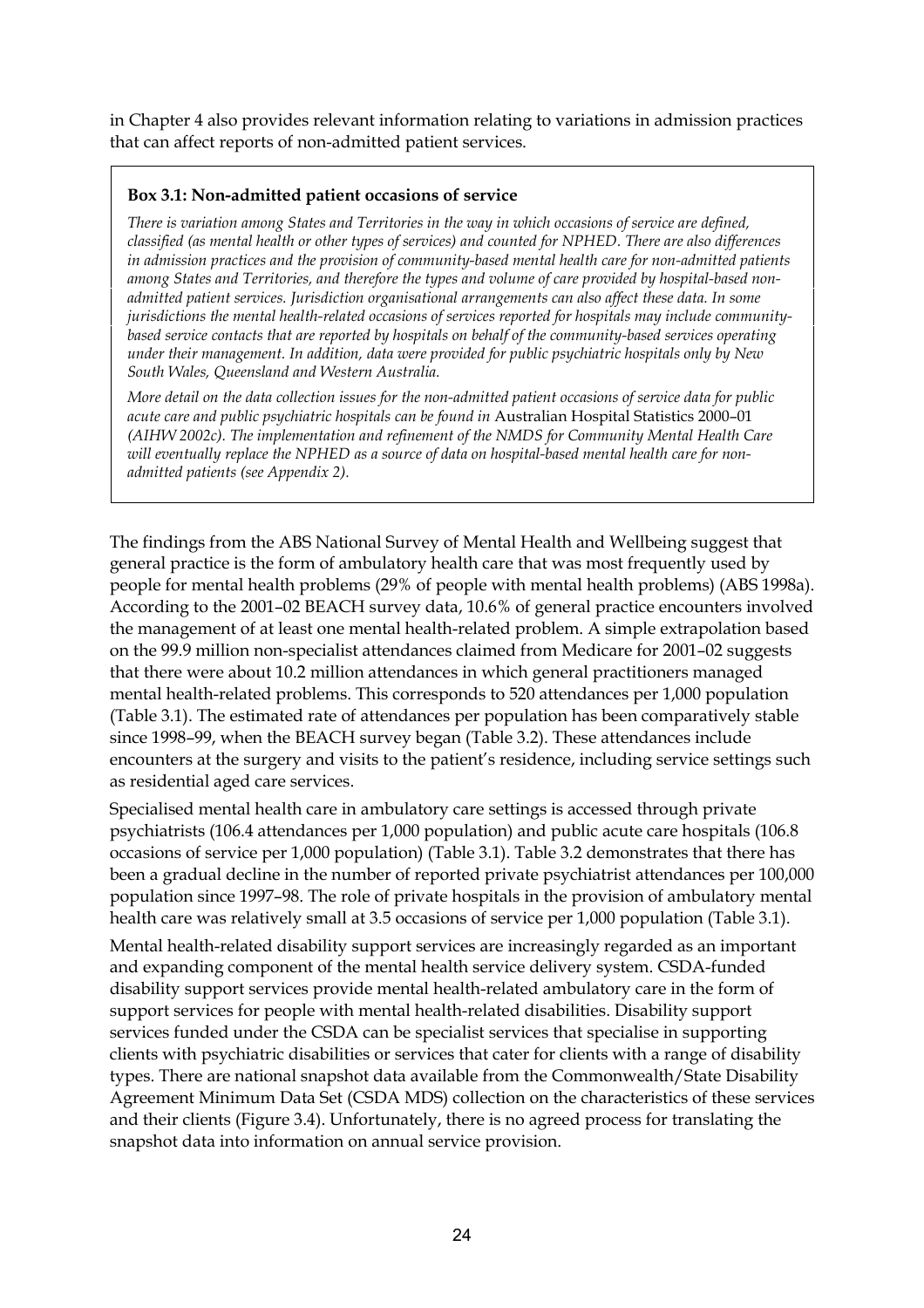| States and Territories, 2000-01                                          |               |           |               |           |           |               |         |        |              |
|--------------------------------------------------------------------------|---------------|-----------|---------------|-----------|-----------|---------------|---------|--------|--------------|
|                                                                          | ŠŅ            | ۊ         | as<br>G       | ⋚         | SA        | Tas           | ACT     | Ż      | <b>Total</b> |
| General practice encounters for mental health<br>problems <sup>(a)</sup> |               |           |               |           |           |               |         |        |              |
| Estimated number of attendances                                          | 000<br>3,375, | 2,721,000 | 1,803,000     | 919,000   | 946,000   | 247,000       | 127,000 | 50,000 | 10,192,000   |
| Lower 95% confidence limit                                               | 80<br>3,059,  | 2,421,000 | 1,601,000     | 763,000   | 787,000   | 153,000       | 77,000  | 29,000 | 9,592,000    |
| Upper 95% confidence limit                                               | 80<br>3,691,  | 2,996,000 | 2,024,000     | 1,084,000 | 1,105,000 | 339,000       | 178,000 | 71,000 | 10,692,000   |
| Estimated number or attendances per 1,000 population <sup>(b)</sup>      | 508.0         | 560.6     | 491.2         | 478.9     | 622.6     | 522.1         | 394.3   | 250.9  | 519.9        |
| Lower 95% confidence limit                                               | 460.5         | 498.8     | 436.1         | 397.6     | 518.0     | 323.9         | 237.4   | 144.8  | 489.3        |
| Upper 95% confidence limit                                               | 555.6         | 617.1     | 551.4         | 564.7     | 727.3     | 715.5         | 551.2   | 354.3  | 545.4        |
| Medicare-funded psychiatrist attendances <sup>(c)</sup>                  |               |           |               |           |           |               |         |        |              |
| Attendances                                                              | 223<br>689,   | 669,684   | 345,028       | 114,159   | 200, 157  | 42,941        | 19,463  | 4,553  | 2,085,208    |
| Attendances per 1,000 population <sup>(b)</sup>                          | 03.8          | 138.0     | 94.0          | 59.5      | 131.8     | 90.7          | 60.3    | 22.8   | 1064         |
| Hospital-based non-admitted patient mental health care                   |               |           |               |           |           |               |         |        |              |
| Public acute hospitals <sup>(d)</sup>                                    |               |           |               |           |           |               |         |        |              |
| Individual occasions of service                                          | 335<br>933,   | 824,972   | 86,352        | 137,628   | 16,343    | 1,474         | 5,472   |        | 2,005,576    |
| Group sessions                                                           | 291<br>29,    | n.a.      | 1,734         | 27,288    | 967       | n a.          | 2,379   |        | 61,659       |
| Individual occasions of service per 1,000 population <sup>(b)</sup>      | 42.1          | 172.2     | 24.0          | 72.7      | 10.8      | $\frac{1}{3}$ | 17.1    |        | 103.6        |
| Group sessions per 1,000 population <sup>(b)</sup>                       | 4.5           | n a       | 0.5           | 14.4      | 0.6       | n.a.          | 7.5     |        | 3.2          |
| Public psychiatric hospitals <sup>(d)</sup>                              |               |           |               |           |           |               |         |        |              |
| Individual occasions of service                                          | 834<br>297,   | n.a.      | 53,153        | 9,568     | n a       | n a.          |         |        | 360,555      |
| Group sessions                                                           | 051<br>တ      | n.a.      | 5,003         | 27,592    | n.a.      | n a.          |         |        | 41,646       |
| Individual occasions of service per 1,000 population <sup>(b)</sup>      | 45.3          | n.a.      | 14.8          | 5.05      | n.a.      | n.a           |         |        | 18.6         |
| Group sessions per 1,000 population <sup>(b)</sup>                       | $\frac{1}{4}$ | n.a.      | $\frac{1}{4}$ | 14.6      | n.ai      | n.a           |         |        | 2.2          |
|                                                                          |               |           |               |           |           |               |         |        | (continued)  |

Table 3.1: Summary of ambulatory mental health care provided by general practitioners, private psychiatrists and hospital-based services, **Table 3.1: Summary of ambulatory mental health care provided by general practitioners, private psychiatrists and hospital-based services,**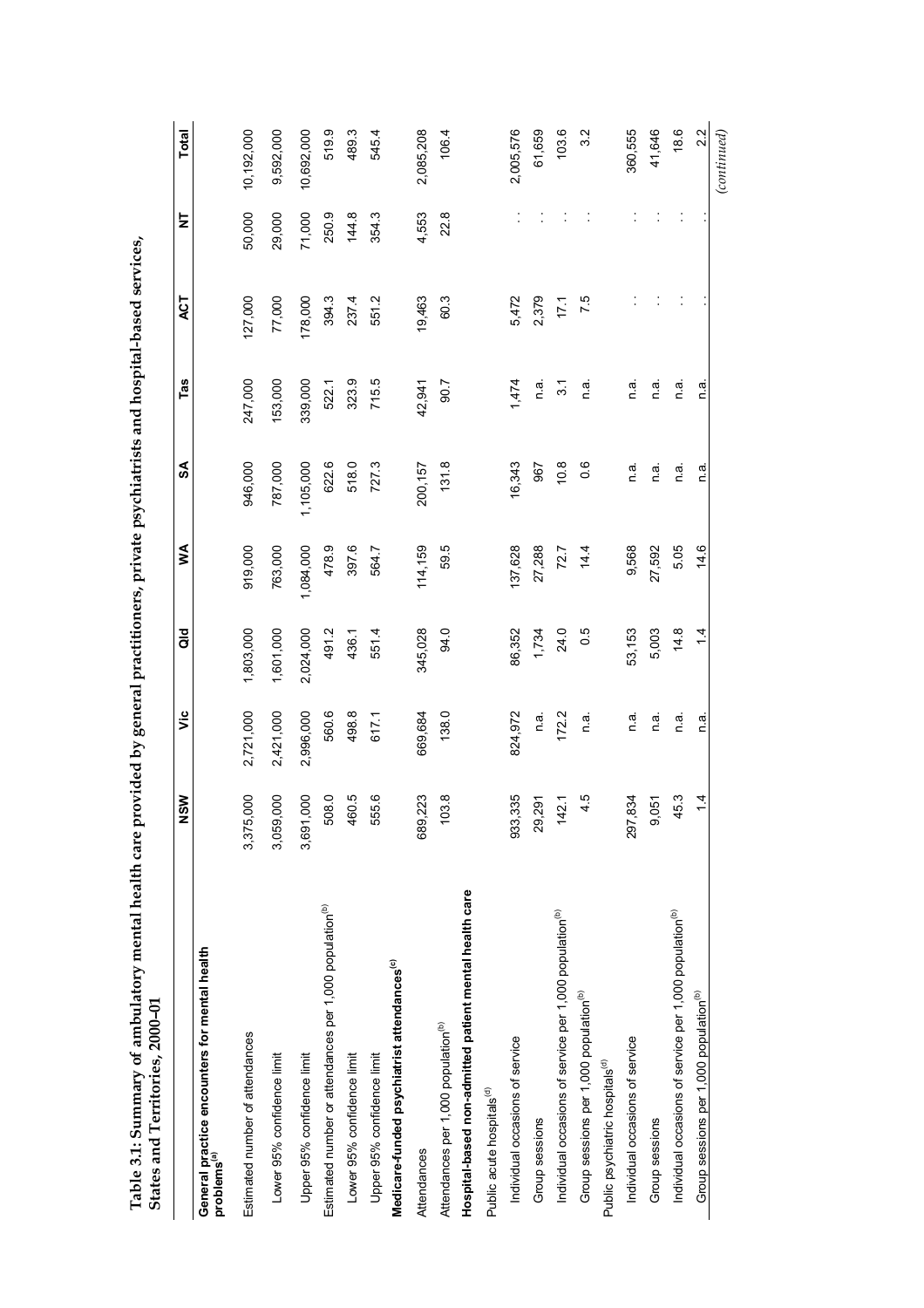| States and Territories, 2000-01                                                       | 1    | )<br>、 | 1    | í    | י<br>ו |      | 4    |      |        |
|---------------------------------------------------------------------------------------|------|--------|------|------|--------|------|------|------|--------|
|                                                                                       | ៵៓៓  | ئا     | ă    | ⋚    | S      | Tas  | ACT  | ₹    | Total  |
| Private hospitals <sup>(e)</sup>                                                      |      |        |      |      |        |      |      |      |        |
| Individual occasions of service/group sessions                                        | n.a. | n a.   | n a. | n a. | n a.   | n a. | n.a. | n a. | 67,883 |
| Individual occasions of service/group sessions per 1,000<br>population <sup>(b)</sup> | n.a. | n.a    | n a  | n a  | n a.   | n a. | n.a. | n a. | 3.5    |
| Public community mental health care <sup>(f)</sup>                                    |      |        |      |      |        |      |      |      |        |
| Individual occasions of services                                                      | n.a. | n.a.   | n.a. | n.a. | n.a.   | n.a. | n.a. | n.a. | n.ã.   |
| Group sessions                                                                        | n.a. | n a.   | n.a. | n a  | n a.   | n a. | n a. | n a  | n.a    |
| COL POOR AND REACH HOTEL COOPER                                                       |      |        |      |      |        |      |      |      |        |

Table 3.1 (continued): Summary of ambulatory mental health care provided by general practitioners, private psychiatrists and hospital-based services, **Table 3.1 (continued): Summary of ambulatory mental health care provided by general practitioners, private psychiatrists and hospital-based services,**

(a) Based on BEACH data 2001–02.

Rates are crude rates based on 31 December 2001 estimated resident population. (b) Rates are crude rates based on 31 December 2001 estimated resident population.

(c) Medicare data 2001–02 from HIC (www.hic.gov.au).

Data drawn from NPHED. These data are likely to be affected by variation among the States and Territories in the definition of occasions of service, and the extent to which ambulatory mental health care services are provid (d) Data drawn from NPHED. These data are likely to be affected by variation among the States and Territories in the definition of occasions of service, and the extent to which ambulatory mental health care services are pr non-hospital establishments. A proportion of the occasions of service may be community-based service contacts, but are reported by the hospital on behalf of the community-based services operating under their management. (a) Based on BEACH data 2001–02.<br>(b) Rates are crude rates based on 31 December 2001 (<br>(c) Medicare data 2001–02 from HIC (www.hic.gov.au).<br>(d) Data drawn from NPHED. These data are likely to be Refer to Box 3.1 for further information.

(e) PHEC data provided by ABS. PHEC occasions of service data could not be broken down into individual occasions of service and group sessions.

(e) PHEC data provided by ABS. PHEC occasions of service data could not be broken down into individual occasions of service and group sessions.<br>(f) Data on public community-based mental health care are not included in this (f) Data on public community-based mental health care are not included in this table. Summary data for 2000–01 (first year of data collection) are presented in Appendix 2.

n.a. not available. n.a. not available.

not applicable. . . not applicable.  $\frac{1}{2}$  Sources: BEACH, HIC, NPHED, PHEC. *Sources:* BEACH, HIC, NPHED, PHEC.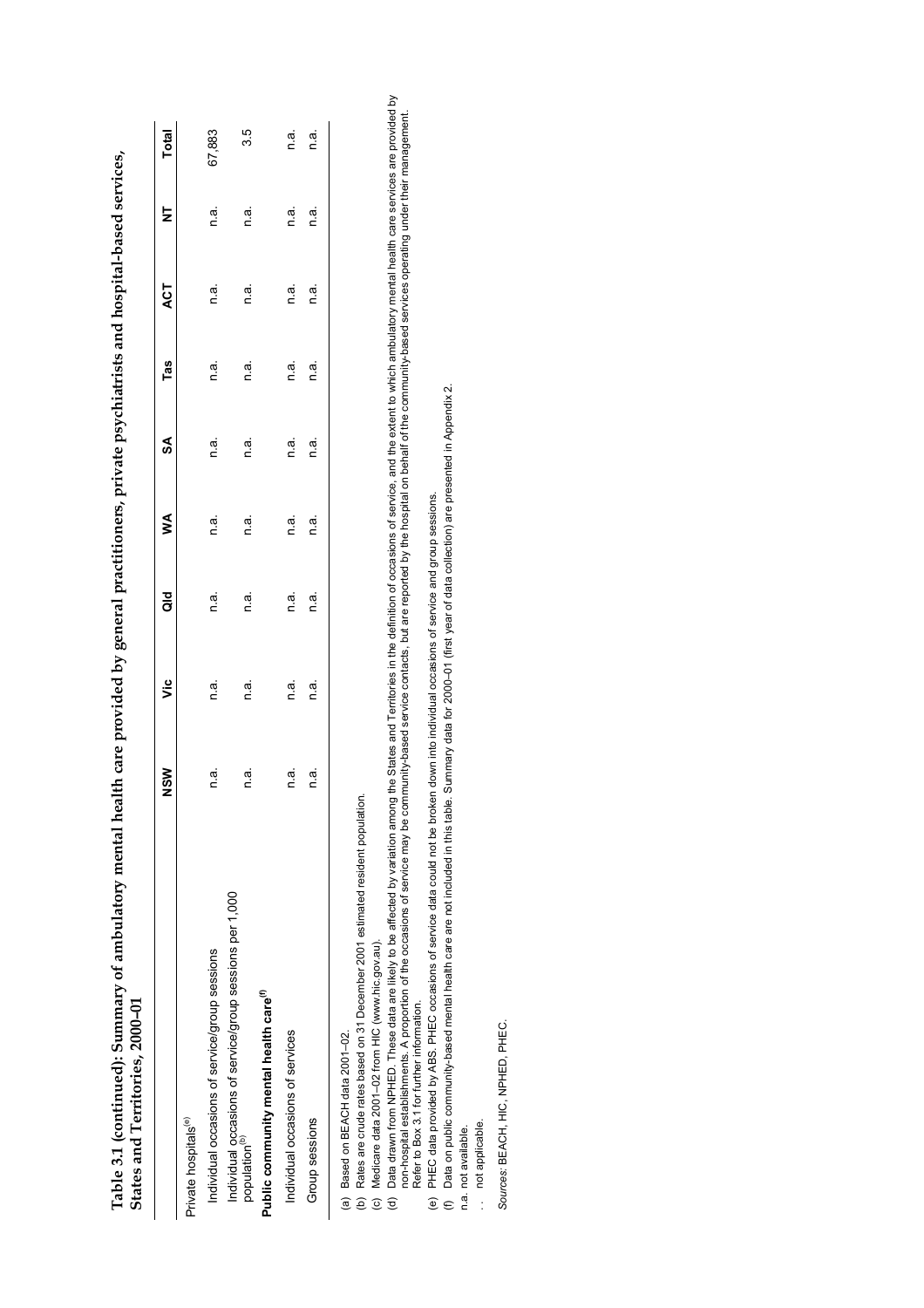#### **Table 3.2: Summary of ambulatory mental health care provided by general practitioners and private psychiatrists, Australia, 1997–98 to 2001–02**

|                                                                          | 1997-98   | 1998-99    | 1999-00    | 2000-01    | 2001-02    |
|--------------------------------------------------------------------------|-----------|------------|------------|------------|------------|
| General practice encounters for mental health<br>problems <sup>(a)</sup> |           |            |            |            |            |
| Estimated number of attendances                                          | n.a.      | 10,733,000 | 9,999,000  | 10,834,000 | 10,192,000 |
| Lower 95% confidence limit                                               | n.a.      | 10,339,000 | 9.431.000  | 10.433.000 | 9,592,000  |
| Upper 95% confidence limit                                               | n.a.      | 11,127,000 | 10,578,000 | 11,234,000 | 10,692,000 |
| Estimated number or attendances per 1,000<br>population <sup>(b)</sup>   | n.a.      | 569        | 528        | 560        | 520        |
| Lower 95% confidence limit                                               | n.a.      | 548        | 498        | 539        | 489        |
| Upper 95% confidence limit                                               | n.a.      | 589        | 559        | 580        | 545        |
| Medicare-funded psychiatrist attendances <sup>(c)</sup>                  |           |            |            |            |            |
| Attendances                                                              | 2,167,392 | 2,133,414  | 2,104,544  | 2,112,550  | 2,085,208  |
| Attendances per 1,000 population <sup>(b)</sup>                          | 116.3     | 113.0      | 112.0      | 109.8      | 106.4      |

(a) Based on BEACH data.

(b) Rates are crude rates based on the estimated resident population at 31 December of the reference year.

(c) Medicare data 2001–02 from HIC (www.hic.gov.au).

n.a. not available.

*Sources:* BEACH, HIC.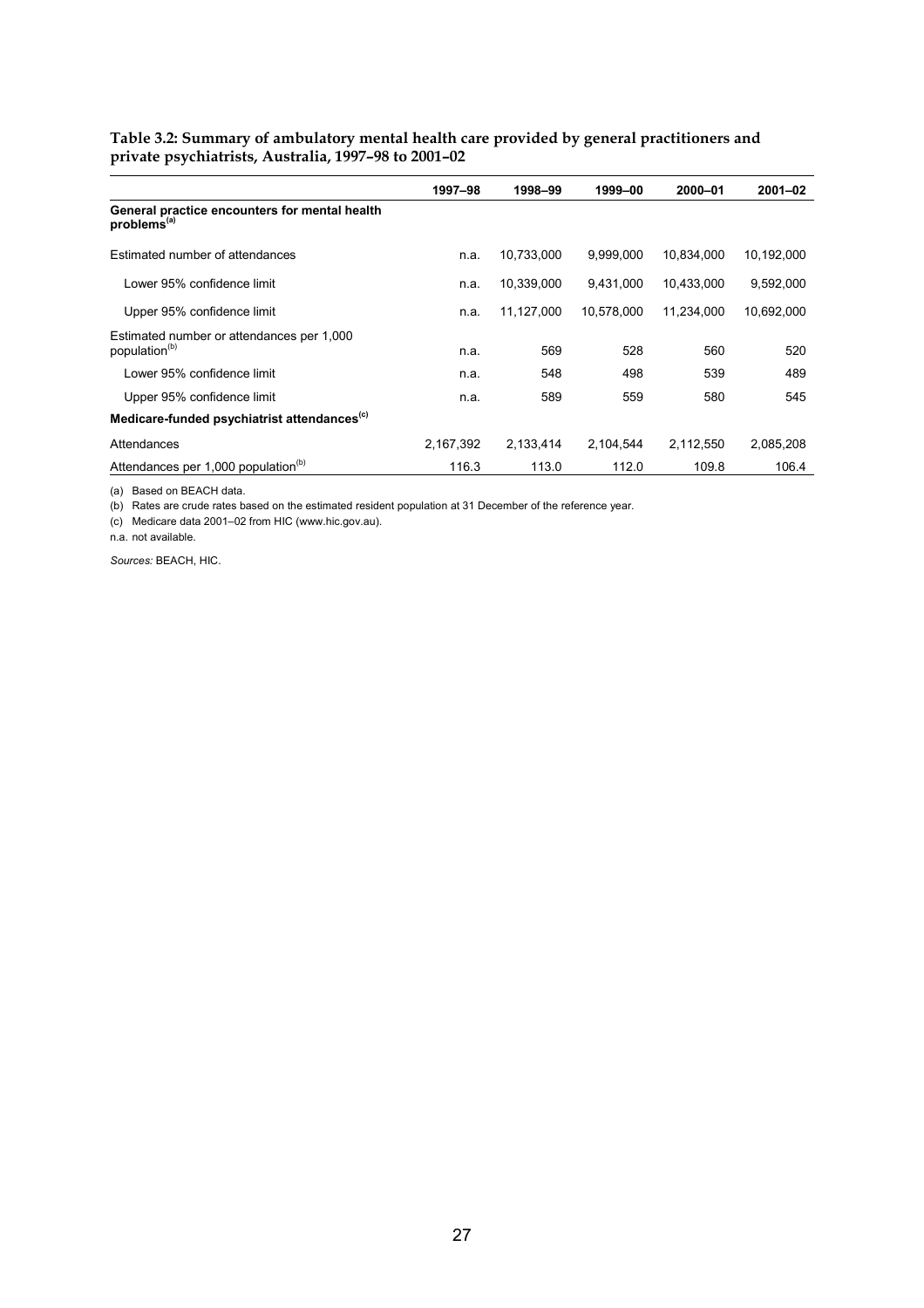# **Mental health care in general practice**

The ABS National Survey of Mental Health and Wellbeing reported that over 29% of adults with mental disorders had visited a general practitioner for a mental health-related problem in the previous 12 months (ABS 1998a). This section presents data from the BEACH survey and the Department of Health and Ageing's (DHA) Pharmaceutical Benefits Scheme (PBS) data collections on the mental health-related care and medication provided by general practitioners.

## **Bettering the Evaluation and Care of Health survey data**

The BEACH survey is a continuous survey of general practice activity encompassing about 100,000 general practitioner–patient encounters each year. The data for 2001–02, used in this report, included a total of 96,973 encounters weighted to reflect national general practice activity patterns.

For this report, mental health-related problems and mental health-related reasons for encounter (RFEs) were defined as those coded in the psychological chapter of International Classification of Primary Care (Version 2) (ICPC-2), which includes alcohol and other drugrelated problems/RFEs. More detailed information on the BEACH survey can be obtained from the publication *General Practice Activity in Australia 2001–02* (Britt et al. 2002).

### **Box 3.2 Data reported for depression as a problem managed in encounters with general practitioners**

*Figure 3.1 shows data on encounters where depression was managed and how this relates to other data collected for the encounter. Depression (ICPC-2 codes P03, P76) was managed at 3.4% of encounters and accounted for 2.4% of all problems managed. Depression was most common for patients of the middle age groups, with those between 25 and 64 years accounting for almost 75.0% of depression problems managed. The patients were predominantly female (66.5% compared with 57.4% female patients in the total sample).*

*The most commonly described patient reason for these encounters was depression, reported at a rate of 49.3 per 100 encounters for which depression was managed. A prescription request was also a common reason, recorded at 15.4 per 100 of these encounters. Hypertension was the most common other problem managed along with depression during an encounter, at a rate of 8.5 per 100 depression problems.*

*Medications were prescribed or supplied for depression at a rate of 78 per 100 depression problem contacts. Sertraline and citalopram were the medications most frequently prescribed for depression, at rates of 15.4 and 12.6 respectively. Other treatments were used at a much higher rate than in the total data set (56.3 per 100 depression problems managed, compared with 36.2 per 100 total problems). Psychological counselling was the most common, at 42.9 per 100 depression problems. The patient was referred to other health professionals at a rate of 7.8 per 100 depression problems managed, most commonly to a psychiatrist.*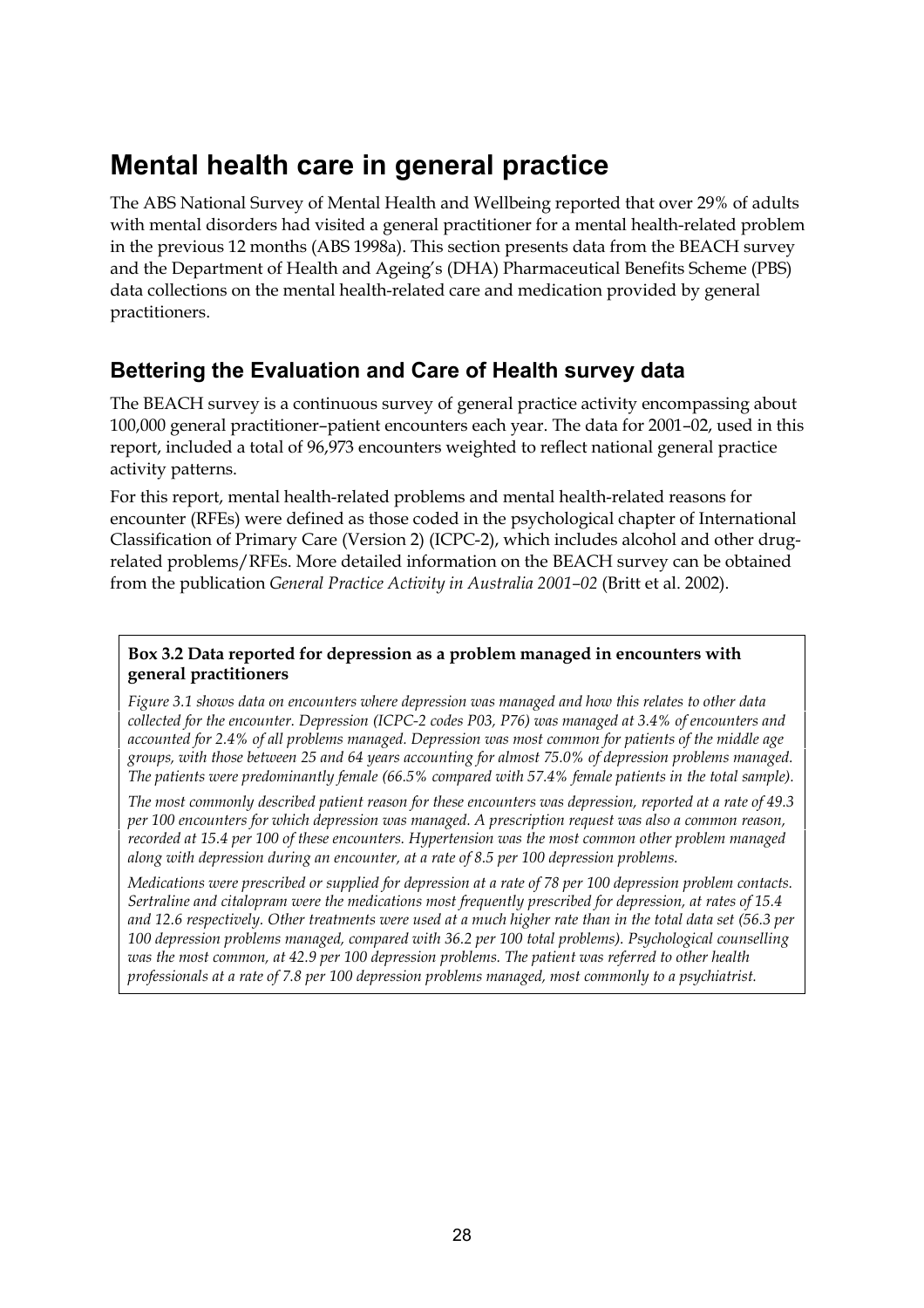# **Reasons for encounter**

RFEs are those concerns and expectations that patients bring to the doctor, which may be in the form of symptoms and complaints or requests for services or treatment. For each encounter, the general practitioner could record up to three RFEs.

Overall, there were 144,654 RFEs reported at a rate of 149.2 per 100 encounters (Britt et al. 2002). Of these, 7,551 RFEs (5.2% of all RFEs) were mental health-related, reported at a rate of 7.8 per 100 encounters (Table 3.3). Depression (ICPC-2 codes P03, P76) was the mental health-related RFE most frequently given by patients (accounting for 1.3% of all RFEs). Sleep disturbance (P06, 0.9% of all RFEs) and anxiety (P01, P74, 0.7% of all RFEs) were also mental health-related RFEs frequently cited by patients.

In 2001–02, there were fewer mental health-related RFEs recorded for male patients than there were for female patients for all age groups, except for patients under the age of 15 years (Figure 3.2). Patients aged 25–44 years accounted for 37.8% of mental health-related RFEs.

# **Problems managed**

The problem managed is a formal statement of the general practitioner's understanding of a health problem presented by the patient, which may at times be limited to the level of presenting symptoms. For each patient encounter, up to four problems could be recorded by the general practitioner.

Overall, there were 139,092 problems managed in the 2001–02 BEACH survey, at a rate of 143.4 per 100 encounters (Britt et al. 2002). General practitioners in the survey managed 10,316 mental health-related problems (7.4% of all problems managed) at a rate of 10.6 per 100 encounters (Table 3.4). Table 3.4 indicates that depression (ICPC-2 codes P03, P76) was the most frequently managed mental health-related problem, accounting for 32.3% of all mental health-related problems managed and 2.4% of all problems managed. Anxiety (P01, P74, 15.4% of all mental health-related problems managed) and sleep disturbance (P06, 15.3% of all mental health-related problems managed) were the next most frequently managed mental health-related problems.

There were more mental health-related problems for female patients for all age groups, except patients under the age of 15 years (Figure 2.1, page 9). These problems were most frequent for patients aged 35–44 years and 45–54 years.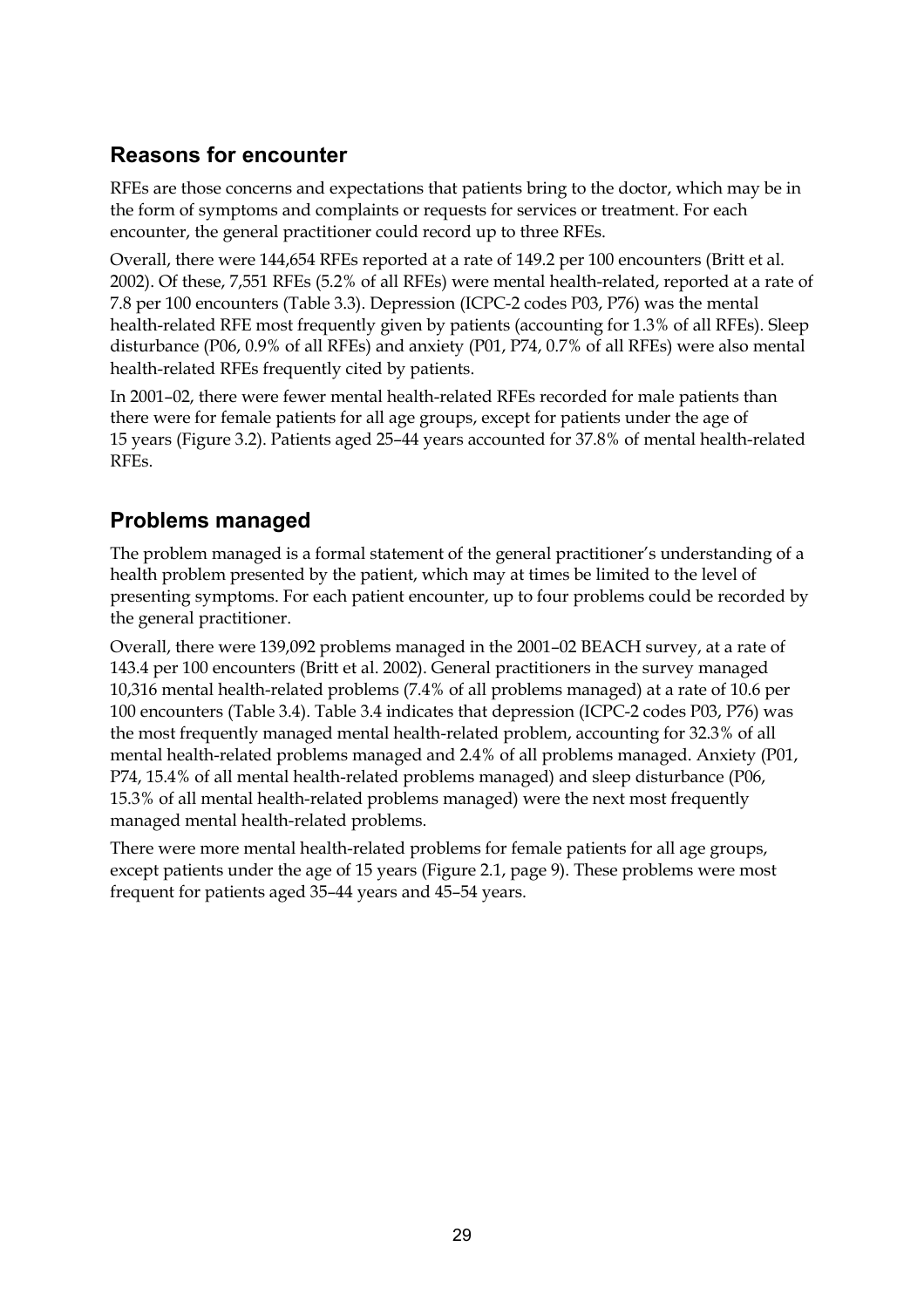

 Includes multiple ICPC-2 or ICPC-2 PLUS codes. Source: BEACH *Source* : BEACH

**\***

 **Figure 3.1: Data reported for encounters at which depression was managed, BEACH, 2001–02 Figure 3.1: Data reported for encounters at which depression was managed, BEACH, 2001–02**Figure 3.1: Data reported for encounters at which depression was managed, BEACH, 2001-02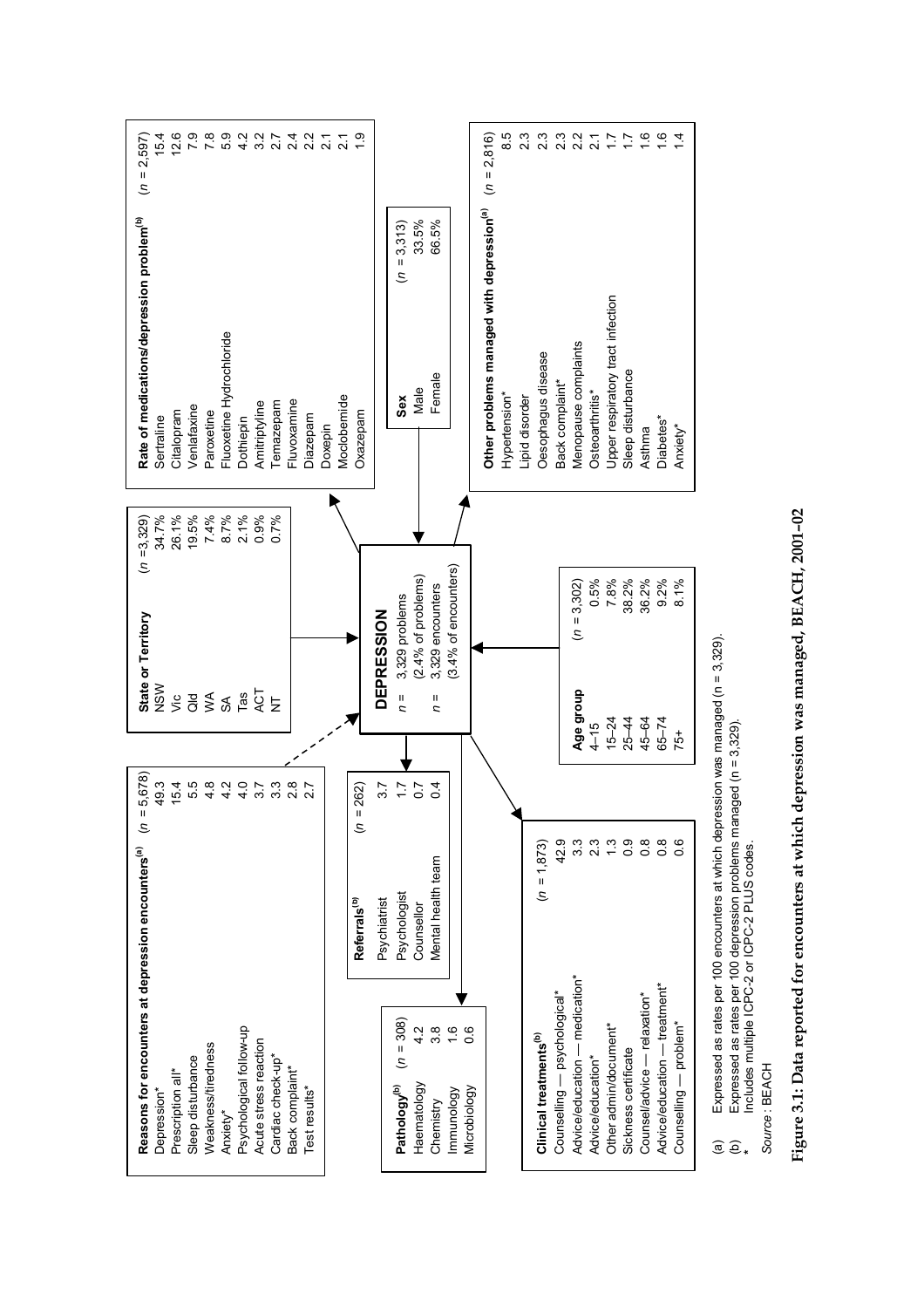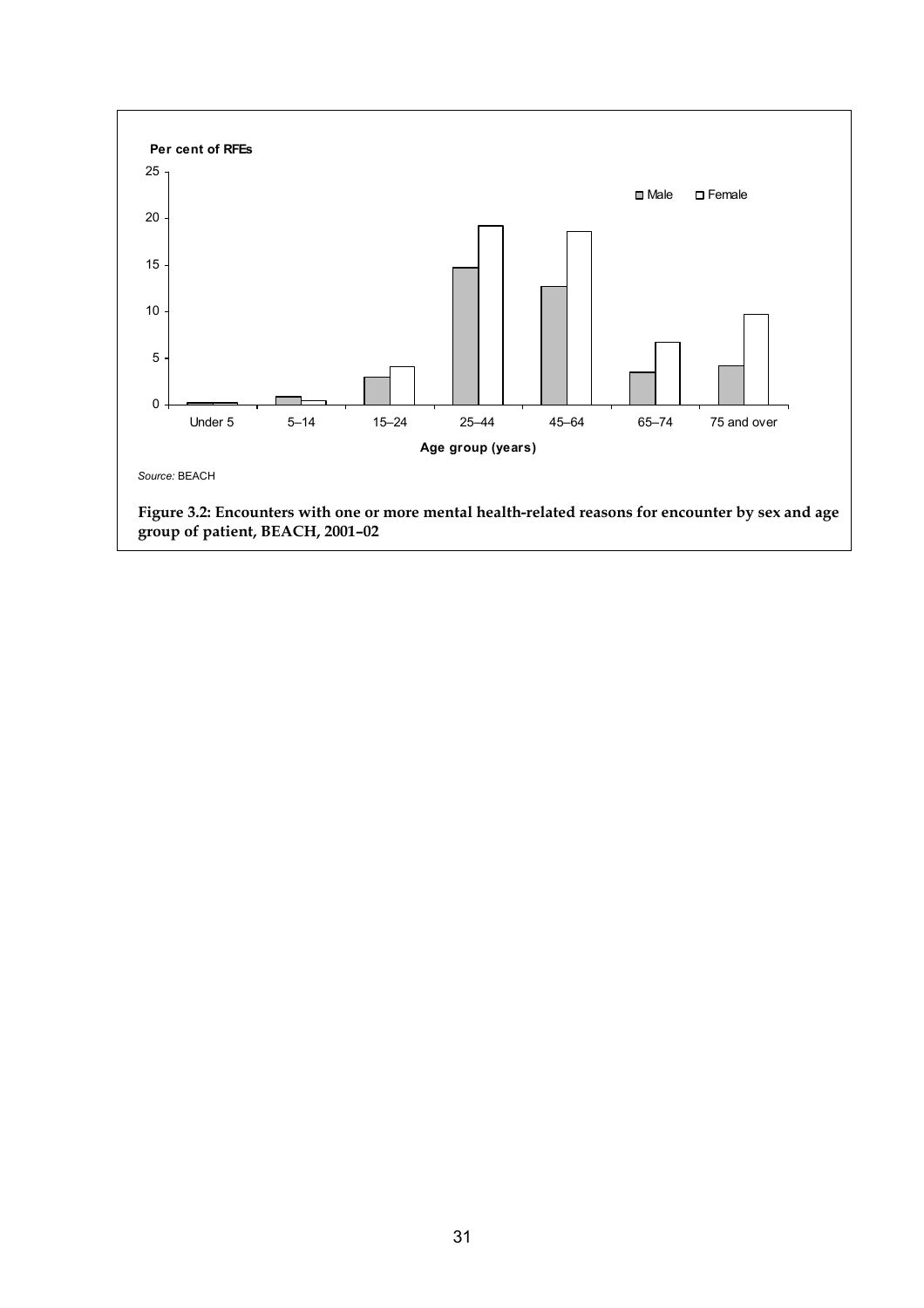|                 |                                     | <b>Number</b> | % total RFEs<br>$(n = 144, 654)$ | Rate per 100<br>encounters<br>$(n = 96,973)$ | 95% LCL | <b>95% UCL</b> |
|-----------------|-------------------------------------|---------------|----------------------------------|----------------------------------------------|---------|----------------|
|                 | <b>Reason for encounter</b>         |               |                                  | Male                                         |         |                |
| P03, P76        | Depression                          | 624           | 1.0                              | 1.6                                          | 1.4     | 1.7            |
| P06             | Sleep disturbance                   | 535           | 0.9                              | 1.3                                          | 1.2     | 1.5            |
| P01, P74        | Anxiety                             | 391           | 0.7                              | 1.0                                          | 0.9     | 1.1            |
| P <sub>50</sub> | Prescription request/renewal        | 229           | 0.4                              | 0.6                                          | 0.5     | 0.7            |
| P <sub>19</sub> | Drug abuse                          | 177           | 0.3                              | 0.4                                          | 0.3     | 0.6            |
| P <sub>02</sub> | Acute stress reaction               | 167           | 0.3                              | 0.4                                          | 0.4     | 0.5            |
| P <sub>17</sub> | Tobacco abuse                       | 105           | 0.2                              | 0.3                                          | 0.2     | 0.3            |
| P15, P16        | Alcohol abuse                       | 98            | 0.2                              | 0.2                                          | 0.2     | 0.3            |
|                 | Other                               | 701           | $1.2$                            | 1.8                                          | 1.5     | 2.0            |
|                 | Total                               | 3,028         | 5.1                              | 7.6                                          | 7.2     | 8.0            |
|                 |                                     |               |                                  | Female                                       |         |                |
| P03, P76        | Depression                          | 1,202         | 1.4                              | 2.2                                          | 2.1     | 2.4            |
| P06             | Sleep disturbance                   | 697           | 0.8                              | 1.3                                          | 1.2     | 1.4            |
| P01, P74        | Anxiety                             | 668           | 0.8                              | 1.2                                          | 1.1     | 1.3            |
| P02             | Acute stress reaction               | 380           | 0.5                              | 0.7                                          | 0.6     | 0.8            |
| P <sub>50</sub> | Prescription request/renewal        | 333           | 0.4                              | 0.6                                          | 0.5     | 0.7            |
| P <sub>17</sub> | Tobacco abuse                       | 118           | 0.1                              | 0.2                                          | 0.2     | 0.2            |
| P <sub>29</sub> | Unspecified psychological complaint | 99            | 0.1                              | 0.2                                          | 0.2     | 0.2            |
| P <sub>19</sub> | Drug abuse                          | 85            | 0.1                              | 0.2                                          | 0.1     | 0.2            |
|                 | Other                               | 881           | 1.1                              | 1.6                                          | 1.5     | 1.8            |
|                 | Total                               | 4,463         | 5.3                              | 8.3                                          | 8.0     | 8.6            |
|                 |                                     |               |                                  | Total <sup>(a)</sup>                         |         |                |
| P03, P76        | Depression                          | 1,836         | 1.3                              | 1.9                                          | 1.8     | 2.0            |
| P06             | Sleep disturbance                   | 1,243         | 0.9                              | 1.3                                          | 1.2     | 1.4            |
| P01, P74        | Anxiety                             | 1,067         | 0.7                              | 1.1                                          | 1.0     | 1.2            |
| P <sub>50</sub> | Prescription request/renewal        | 566           | 0.4                              | 0.6                                          | 0.5     | 0.7            |
| P02             | Acute stress reaction               | 551           | 0.4                              | 0.6                                          | 0.5     | 0.6            |
| P <sub>19</sub> | Drug abuse                          | 263           | 0.2                              | 0.3                                          | 0.2     | 0.4            |
| P17             | Tobacco abuse                       | 225           | 0.2                              | 0.2                                          | 0.2     | 0.3            |
| P30, P31        | Screening & preventative procedures | 165           | 0.1                              | 0.2                                          | 0.0     | 0.3            |
|                 | Other                               | 1,634         | 1.1                              | 1.7                                          | 1.6     | 1.8            |
|                 | <b>Total</b>                        | 7,551         | $5.2$                            | $\bf 7.8$                                    | 7.5     | 8.1            |

#### **Table 3.3: Most frequently reported mental health-related patient reasons for encounter, by patient sex, BEACH, 2001–02**

(a) Includes sex not stated.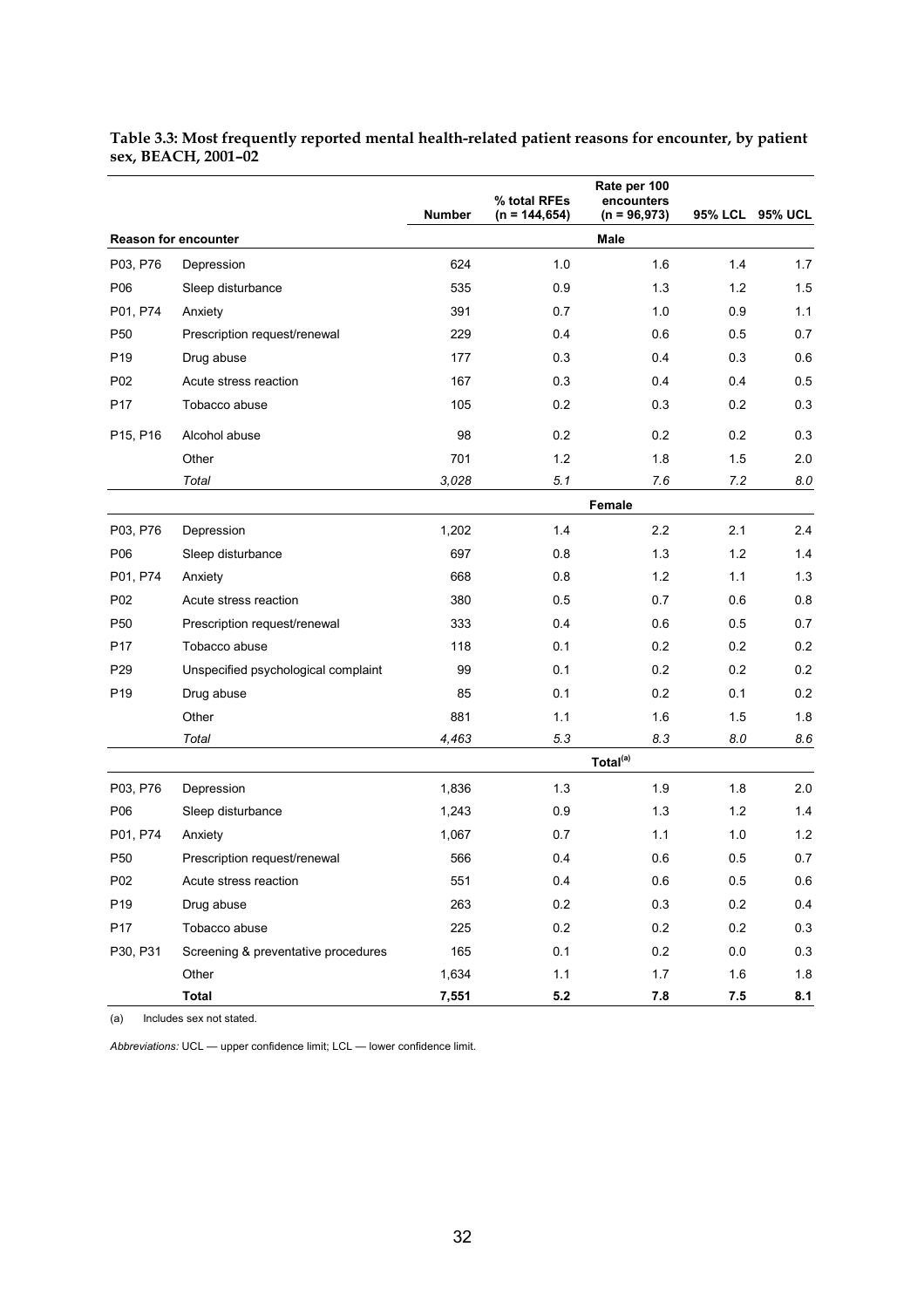|                 |                               | <b>Number</b> | % total problems<br>$(n = 139,092)$ | Rate per 100<br>encounters<br>$(n = 96,973)$ | <b>95% LCL</b> | <b>95% UCL</b> |
|-----------------|-------------------------------|---------------|-------------------------------------|----------------------------------------------|----------------|----------------|
|                 | Mental health-related problem |               |                                     | Male                                         |                |                |
| P03, P76        | Depression                    | 1,111         | 1.9                                 | 2.8                                          | 2.6            | 3.0            |
| P06             | Sleep disturbance             | 639           | 1.1                                 | 1.6                                          | 1.4            | 1.8            |
| P01, P74        | Anxiety                       | 541           | 0.9                                 | 1.4                                          | 1.2            | 1.5            |
| P <sub>19</sub> | Drug abuse                    | 317           | 0.6                                 | 0.8                                          | 0.5            | 1.1            |
| P72             | Schizophrenia                 | 205           | 0.4                                 | 0.5                                          | 0.4            | 0.6            |
| P15, P16        | Alcohol abuse                 | 203           | 0.4                                 | 0.5                                          | 0.4            | 0.6            |
| P <sub>17</sub> | Tobacco abuse                 | 174           | 0.3                                 | 0.4                                          | 0.4            | 0.5            |
| P <sub>02</sub> | Acute stress reaction         | 148           | 0.3                                 | 0.4                                          | 0.3            | 0.4            |
|                 | Other                         | 748           | 1.3                                 | 1.9                                          | 1.7            | 2.0            |
|                 | Total                         | 4,084         | 7.2                                 | 10.2                                         | 9.8            | 10.7           |
|                 |                               |               |                                     | Female                                       |                |                |
| P03, P76        | Depression                    | 2,202         | 2.7                                 | 4.1                                          | 3.8            | 4.3            |
| P01, P74        | Anxiety                       | 1,034         | 1.3                                 | 1.9                                          | 1.8            | 2.1            |
| P06             | Sleep disturbance             | 925           | 1.1                                 | 1.7                                          | 1.6            | 1.9            |
| P <sub>02</sub> | Acute stress reaction         | 389           | 0.5                                 | 0.7                                          | 0.6            | 0.8            |
| P70             | Dementia                      | 274           | 0.3                                 | 0.5                                          | 0.4            | 0.6            |
| P <sub>17</sub> | Tobacco abuse                 | 214           | 0.3                                 | 0.4                                          | 0.4            | 0.4            |
| P <sub>19</sub> | Drug abuse                    | 189           | 0.2                                 | 0.4                                          | 0.2            | 0.5            |
| P72             | Schizophrenia                 | 189           | 0.2                                 | 0.4                                          | 0.3            | 0.4            |
|                 | Other                         | 730           | 0.9                                 | 1.4                                          | 1.3            | 1.4            |
|                 | Total                         | 6,146         | 7.6                                 | 11.4                                         | 11.0           | 11.8           |
|                 |                               |               |                                     | Total <sup>(a)</sup>                         |                |                |
| P03, P76        | Depression                    | 3,329         | 2.4                                 | 3.4                                          | 3.2            | 3.6            |
| P01, P74        | Anxiety                       | 1,587         | 1.1                                 | 1.6                                          | 1.5            | 1.8            |
| P06             | Sleep disturbance             | 1,579         | 1.1                                 | 1.6                                          | 1.5            | 1.8            |
| P02             | Acute stress reaction         | 542           | 0.4                                 | 0.6                                          | 0.5            | 0.6            |
| P <sub>19</sub> | Drug abuse                    | 507           | 0.4                                 | 0.5                                          | 0.3            | 0.7            |
| P70             | Dementia                      | 420           | 0.3                                 | 0.4                                          | 0.4            | 0.5            |
| P72             | Schizophrenia                 | 403           | $0.3\,$                             | 0.4                                          | 0.4            | 0.5            |
| P17             | Tobacco abuse                 | 392           | $0.3\,$                             | 0.4                                          | 0.4            | 0.4            |
|                 | Other                         | 1,556         | 1.1                                 | 1.6                                          | 1.5            | 1.7            |
|                 | <b>Total</b>                  | 10,316        | $7.4$                               | 10.6                                         | 10.3           | 11.0           |

#### **Table 3.4: Most frequently reported mental health problems managed, by patient sex, BEACH, 2001–02**

(a) Includes sex not stated.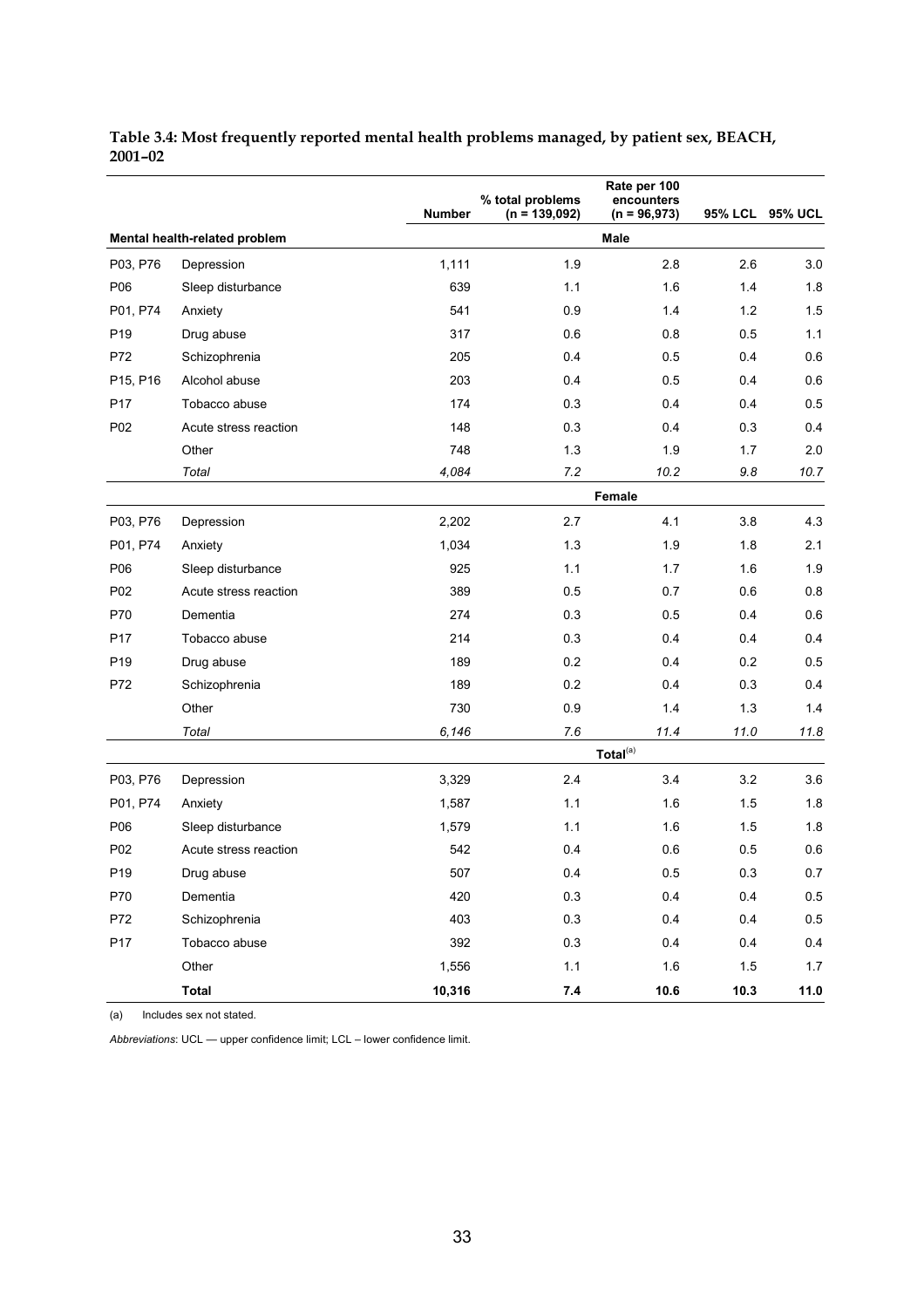# **Referrals**

In addition to providing primary health care for people with mental problems, general practice also plays a role in referral to specialised mental health care. For every problem managed, general practitioners could record up to two referrals, including referrals to medical specialists, allied health professionals, and hospitals. The total number of referrals recorded was 11,047, or 11.4 per 100 encounters (Britt et al. 2002).

There were 804 referrals made for patients with a mental health-related problem, made at a rate of 7.8 per 100 mental health-related problems (Table 3.5). This represented 7.3% of all referrals recorded. Most of the referrals were to a psychiatrist (2.2 per 100 mental healthrelated problems), or a psychologist (1.3 per 100 mental health-related problems).

Table 3.6 presents the number of referrals by sex made for the most frequently managed mental health-related problems. Overall, problems relating to child/adolescent behaviour (P22, P23) had the highest rate of referral to other professionals (55.8 referrals per 100 child/ adolescent behaviour problems), followed by hyperkinetic disorder (P81) (29.4 referrals per 100 hyperkinetic disorder problems).

### **Referrals to private psychiatrists**

There were 221 mental health-related problems referred to psychiatrists, at a rate of 2.1 per 100 mental health-related problems (Table 3.7). Of these mental health-related problems referred, the majority had depression recorded as the problem managed (56.6% of all mental health-related problems referred to a psychiatrist). Anxiety was the mental health-related problem most frequently referred to a psychiatrist (7.4 referrals per 100 anxiety problems managed).

### **Clinical treatments for mental health-related problems**

For each problem managed, general practitioners could record up to two nonpharmacological treatments that were provided. These could be clinical treatments (e.g. advice, counselling) or procedural treatments (e.g. removal of sutures, application/removal of plaster).

A total of 51,130 non-pharmacological treatments were recorded for all encounters. Of these, 36,938 or 72.2% were clinical treatments. Table 3.8 presents the number and type of clinical treatments administered by general practitioners for mental health-related problems. A total of 5,081 treatments, 13.8% of all clinical treatments, were reported as treatment for mental health-related problems (49.3 per 100 mental health-related problems).

Table 3.9 presents the number of clinical treatments provided for the top ten mental healthrelated problems for which clinical treatment was provided. Clinical treatments provided in the management of acute stress reaction (P02) were recorded at a rate of 81.6 per 100 acute stress reaction problems managed. The clinical treatment of tobacco abuse (P17) was recorded at a rate of 74.9 per 100 tobacco abuse problems managed.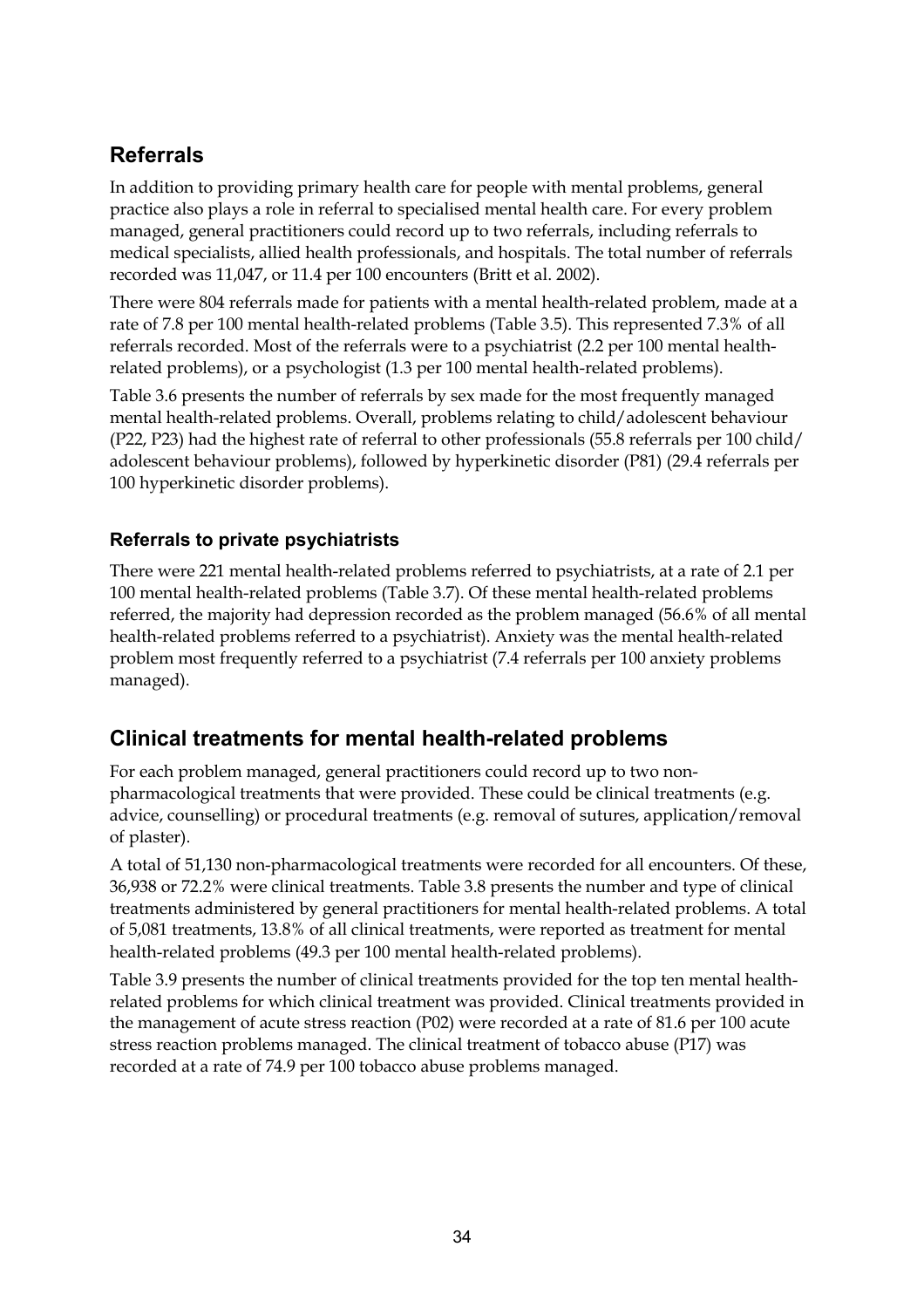### **Medications for mental health-related problems**

In the BEACH survey, a total of 101,350 medications were prescribed, recommended or supplied by general practitioners at a rate of 104.5 per 100 encounters (Britt et al. 2002). There were 7,361 medications for mental health-related problems at a rate of 71.4 medications per 100 mental health-related problems (Table 3.10). The medications most commonly prescribed, recommended or supplied for mental health-related problems were antidepressants (Anatomical Therapeutic Chemical (ATC) code P4, 26.0 medications per 100 mental health-related problems), followed by sedative hypnotics (P1, 14.5) and anti-anxiety medications (P2, 14.3). Temazepam and diazepam were the most frequently reported generic medications for mental health-related problems, being prescribed at a rate of 10.2 and 6.8 per 100 mental health-related problems respectively.

Affective psychoses (P73) was the mental health-related problem for which medications were most frequently prescribed, recommended or supplied by general practitioners (105.9 medications per 100 affective psychoses problems) (Table 3.11). Medication was next most frequently prescribed, recommended or supplied for schizophrenia (P72, at a rate of 102.8 medications per 100 schizophrenia problems).

Table 3.12 presents data from the Pharmaceutical Benefits Scheme (PBS) on the number of prescriptions for mental health-related medications by general practitioners. PBS medication data are classified using the Anatomical Therapeutic Chemical (ATC) classification. Mental health-related medications for the purpose of this report were defined using the ATC codes for antipsychotics (ATC code N05A), anxiolytics (N05B), hypnotics and sedatives (N05C) and antidepressants (N06A).

According to the PBS data for 2001–02, general practitioners prescribed a total of 15.1 million mental health-related medications. The majority of the PBS-reimbursed scripts were for antidepressant medication (8.0 million or 53.0%). Tasmania (1,010.8) and South Australia (917.9) were the jurisdictions with the highest number of mental health-related scripts per 1,000 population. The Northern Territory had the lowest, with 253.5 scripts per 1,000 population for 2000–01.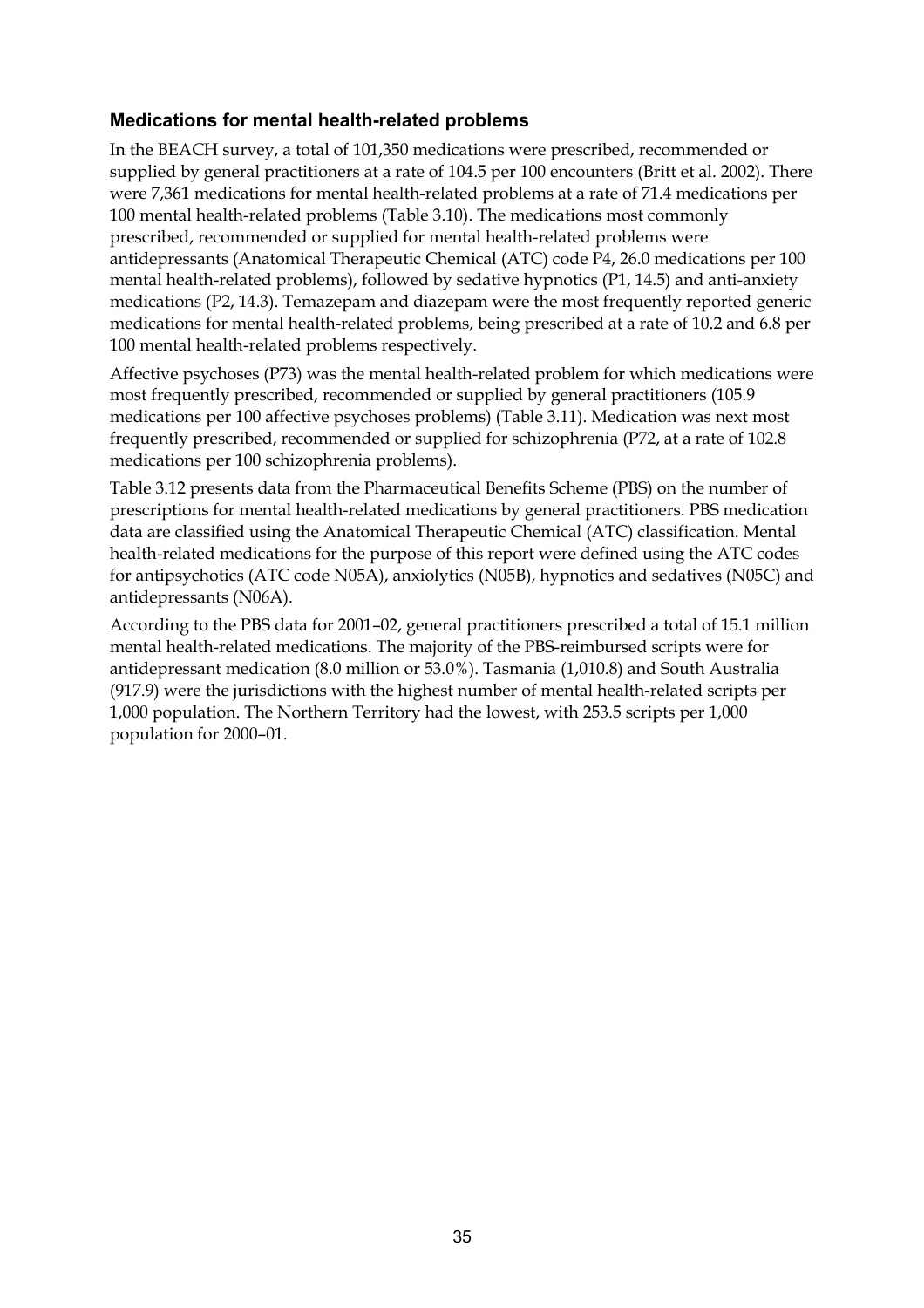|                  |                                         |               | Referrals per 100<br>mental health- |                |                |
|------------------|-----------------------------------------|---------------|-------------------------------------|----------------|----------------|
| Type of referral |                                         | <b>Number</b> | related problems<br>$(n = 10, 316)$ | <b>95% LCL</b> | <b>95% UCL</b> |
| P67002           | Referral to psychiatrist                | 225           | 2.2                                 | 2.0            | 2.4            |
| P66003           | Referral to psychologist                | 136           | 1.3                                 | 1.2            | 1.5            |
| P66004           | Referral to counsellor                  | 52            | 0.5                                 | 0.4            | 0.6            |
| A67004           | Referral to paediatrician               | 44            | 0.4                                 | 0.4            | 0.5            |
| P67006           | Referral to sleep clinic                | 31            | 0.3                                 | 0.2            | 0.4            |
| P66005           | Referral to mental health team          | 29            | 0.3                                 | 0.2            | 0.3            |
| A68011           | Referral                                | 29            | 0.3                                 | 0.2            | 0.3            |
| A67006           | Referral to geriatrician                | 29            | 0.3                                 | 0.2            | 0.4            |
| A67012           | Referral to clinic/centre               | 26            | 0.3                                 | 0.2            | 0.3            |
| P66006           | Referral to drug & alcohol<br>treatment | 22            | 0.2                                 | 0.2            | 0.3            |
| A67010           | Referral to hospital                    | 19            | 0.2                                 | 0.1            | 0.2            |
| K42002           | Electrocardiogram                       | 15            | 0.1                                 | 0.1            | 0.2            |
| A68005           | Referral; aged care assessment          | 15            | 0.1                                 | 0.1            | 0.2            |
| R67002           | Referral to respiratory physician       | 13            | 0.1                                 | 0.1            | 0.2            |
| H67002           | Referral to ENT                         | 12            | 0.1                                 | 0.1            | 0.2            |
| A68008           | Referral; mutual support group          | 12            | 0.1                                 | < 0.1          | 0.2            |
|                  | Other                                   | 95            | 0.9                                 | 0.8            | 1.0            |
|                  | <b>Total</b>                            | 804           | 7.8                                 | 7.4            | 8.2            |

### **Table 3.5: Referrals for mental health-related problems, BEACH, 2001–02**

*Abbreviations:* UCL — upper confidence limit; LCL — lower confidence limit; ENT — ear, nose and throat.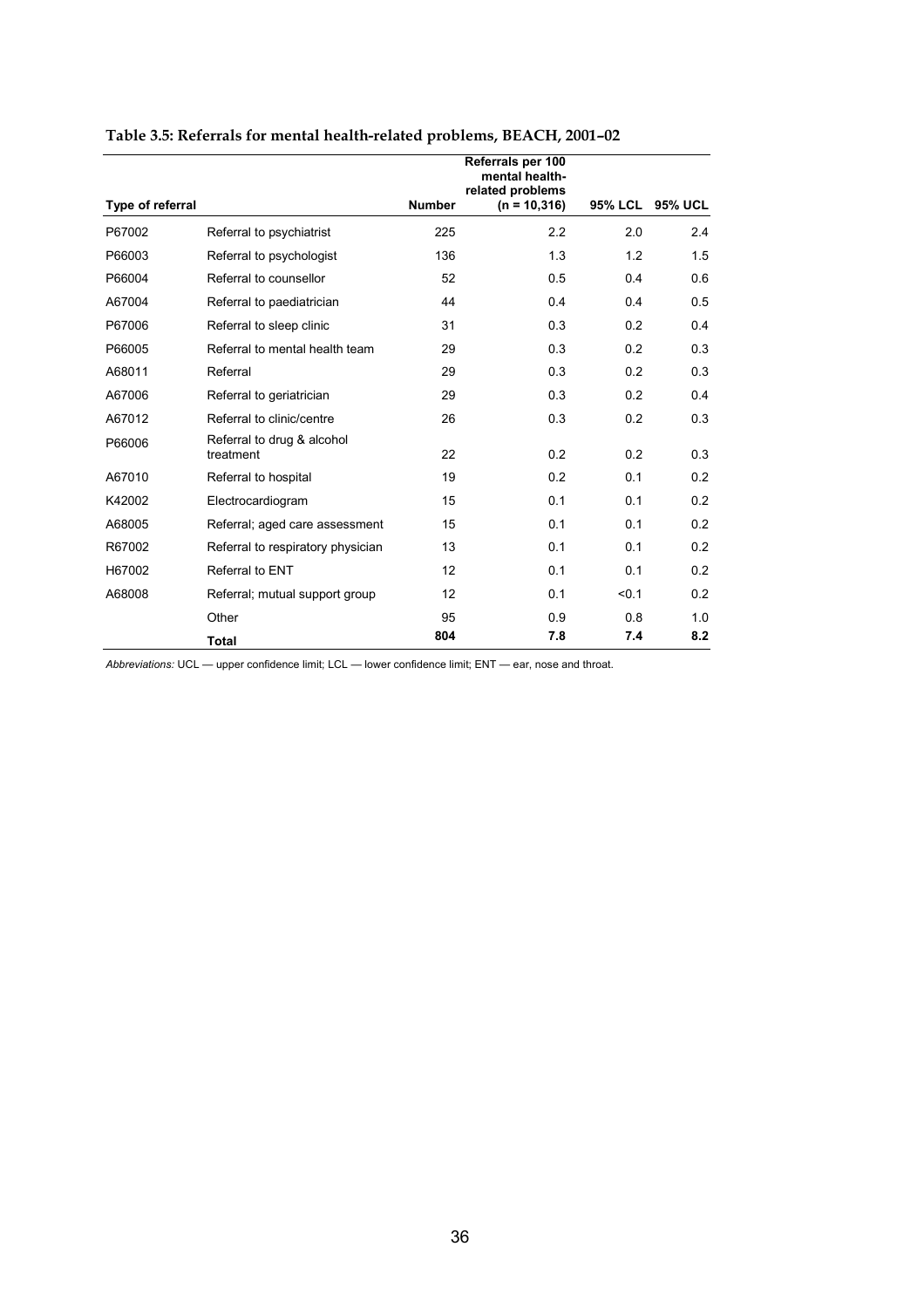|                 |                                      | <b>Number</b><br>οf | <b>Problems</b><br>referred<br>per 100<br>of these |         |                |
|-----------------|--------------------------------------|---------------------|----------------------------------------------------|---------|----------------|
|                 |                                      | referrals           | problems<br><b>Males</b>                           | 95% LCL | <b>95% UCL</b> |
| Problem         |                                      |                     |                                                    |         |                |
| P03, P76        | Depression                           | 89                  | 8.0                                                | 7.1     | 8.9            |
| P06             | Sleep disturbance                    | 52                  | 8.1                                                | 6.7     | 9.5            |
| P <sub>19</sub> | Drug abuse                           | 26                  | 8.3                                                | 6.1     | 10.6<br>5.1    |
| P01, P74        | Anxiety                              | 22                  | 4.0                                                | 3.0     |                |
| P70             | Dementia                             | 20                  | 3.7                                                | 2.6     | 4.7            |
| P <sub>02</sub> | Acute stress reaction                | 15                  | 10.1                                               | 6.9     | 13.4           |
| P81             | Hyperkinetic disorder                | 14                  | 2.0                                                | 20.5    | 40.6           |
| P22, P23        | Child/adolescent behaviour complaint | 13                  | 42.1                                               | 26.3    | 58.0           |
| P72             | Schizophrenia                        | 9                   | 4.3                                                | 1.7     | 6.9            |
| P15, P16        | Alcohol abuse                        | 9                   | 4.3                                                | 2.7     | 5.8            |
|                 | Other                                | 66                  | 1.6                                                | 8.4     | 10.5           |
|                 | Total                                | 334                 | 8.2                                                | 7.7     | 8.7            |
|                 |                                      |                     | <b>Females</b>                                     |         |                |
| P03, P76        | Depression                           | 171                 | 7.8                                                | 7.0     | 8.6            |
| P01, P74        | Anxiety                              | 74                  | 7.1                                                | 5.1     | 9.1            |
| P70             | Dementia                             | 32                  | 11.6                                               | 8.7     | 14.5           |
| P06             | Sleep disturbance                    | 29                  | 3.2                                                | 2.5     | 3.9            |
| P <sub>02</sub> | Acute stress reaction                | 25                  | 6.4                                                | 4.8     | 7.9            |
| P22, P23        | Child/adolescent behaviour complaint | 15                  | 77.9                                               | 52.6    | 103.1          |
| P72             | Schizophrenia                        | 14                  | 7.5                                                | 5.0     | 9.9            |
| P <sub>19</sub> | Drug abuse                           | 13                  | 6.8                                                | 4.2     | 9.3            |
| P82             | Post-traumatic stress disorder       | 10                  | 24.2                                               | 3.0     | 45.4           |
| P15, P16        | Alcohol abuse                        | 5                   | 5.4                                                | 3.5     | 7.3            |
|                 | Other                                | 75                  | 9.4                                                | 8.1     | 10.7           |
|                 | Total                                | 462                 | 7.5                                                | 7.0     | 11.2           |
|                 |                                      |                     | Total <sup>(a)</sup>                               |         |                |
| P03, P76        | Depression                           | 262                 | 7.9                                                | 7.2     | 8.6            |
| P01, P74        | Anxiety                              | 96                  | 6.1                                                | 4.7     | 7.5            |
| P06             | Sleep disturbance                    | 81                  | 5.1                                                | 4.4     | 5.9            |
| P70             | Dementia                             | 52                  | 12.5                                               | 10.1    | 14.8           |
| P02             | Acute stress reaction                | 40                  | 7.3                                                | 6.0     | 8.7            |
| P19             | Drug abuse                           | 39                  | 7.7                                                | 6.1     | 9.4            |
| P22, P23        | Child/adolescent behaviour complaint | 27                  | 55.8                                               | 42.8    | 68.7           |
| P72             | Schizophrenia                        | 23                  | 5.7                                                | 4.1     | 7.2            |
| P82             | Post-traumatic stress disorder       | 20                  | 16.6                                               | 9.5     | 23.7           |
| P81             | Hyperkinetic disorder                | 17                  | 29.4                                               | 20.6    | 38.1           |
|                 | Other                                | 146                 | 8.5                                                | 7.8     | 9.3            |
|                 | Total                                | 804                 | 7.8                                                | 7.4     | 8.2            |

#### **Table 3.6: The most frequently referred mental health-related problems, by patient sex, BEACH, 2001–02**

(a) Includes sex not stated.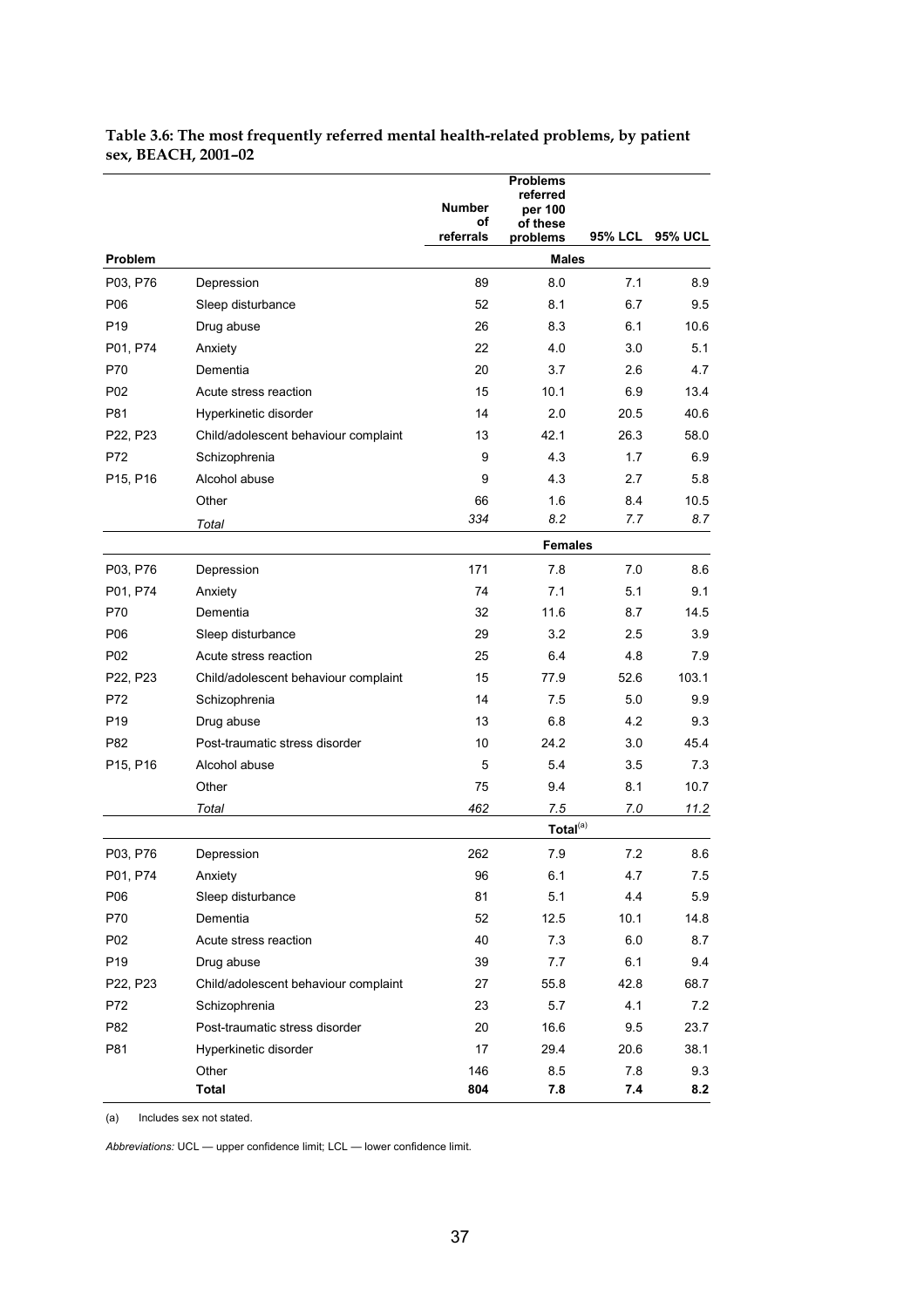|                 |                                | Number of<br>problems   | <b>Problems</b><br>referred<br>per 100<br>of these |         |                |
|-----------------|--------------------------------|-------------------------|----------------------------------------------------|---------|----------------|
|                 |                                | referred                | problems                                           | 95% LCL | <b>95% UCL</b> |
| Problem         |                                |                         | <b>Males</b>                                       |         |                |
| P03, P76        | Depression                     | 49                      | 4.4                                                | 3.7     | 5.1            |
| P01, P74        | Anxiety                        | 6                       | 3.5                                                | 0.5     | 6.6            |
| P82             | Post-traumatic stress disorder | 4                       | 1.2                                                | 0.9     | 1.5            |
| P <sub>19</sub> | Drug abuse                     | 5                       | 18.6                                               | 0.3     | 37.0           |
| P72             | Schizophrenia                  | 8                       | 5.1                                                | 2.4     | 7.8            |
|                 | Other                          | 20                      | 0.9                                                | 0.7     | 1.0            |
|                 | Total                          | 92                      | 2.2                                                | 2.0     | 2.5            |
|                 |                                |                         | <b>Females</b>                                     |         |                |
| P03, P76        | Depression                     | 74                      | 3.4                                                | 2.8     | 3.9            |
| P01, P74        | Anxiety                        | 23                      | 2.2                                                | 1.4     | 3.1            |
| P79             | Phobia, compulsive disorder    | $\overline{4}$          | 1.9                                                | 0.5     | 3.3            |
| P80             | Personality disorder           | $\overline{\mathbf{4}}$ | 4.3                                                | < 0.1   | 18.8           |
| P82             | Post-traumatic stress disorder | 5                       | 1.3                                                | 0.3     | 2.3            |
|                 | Other                          | 17                      | 0.7                                                | 0.5     | 1.0            |
|                 | Total                          | 126                     | 2.1                                                | 1.8     | 2.3            |
|                 |                                |                         | Total <sup>(a)</sup>                               |         |                |
| P03, P76        | Depression                     | 125                     | 3.7                                                | 3.2     | 4.3            |
| P01, P74        | Anxiety                        | 29                      | 7.4                                                | 5.0     | 9.8            |
| P82             | Post-traumatic stress disorder | 11                      | 0.7                                                | 0.4     | 0.9            |
| P72             | Schizophrenia                  | 11                      | 2.0                                                | 1.3     | 2.7            |
| P <sub>19</sub> | Drug abuse                     | $\overline{7}$          | 1.4                                                | 0.5     | 2.2            |
|                 | Other                          | 39                      | 1.0                                                | 0.8     | 1.2            |
|                 | <b>Total</b>                   | 221                     | 2.1                                                | 1.9     | 2.4            |

#### **Table 3.7: Mental health-related problems most frequently referred by general practitioners to psychiatrists, by patient sex, BEACH, 2001–02**

(a) Includes sex not stated.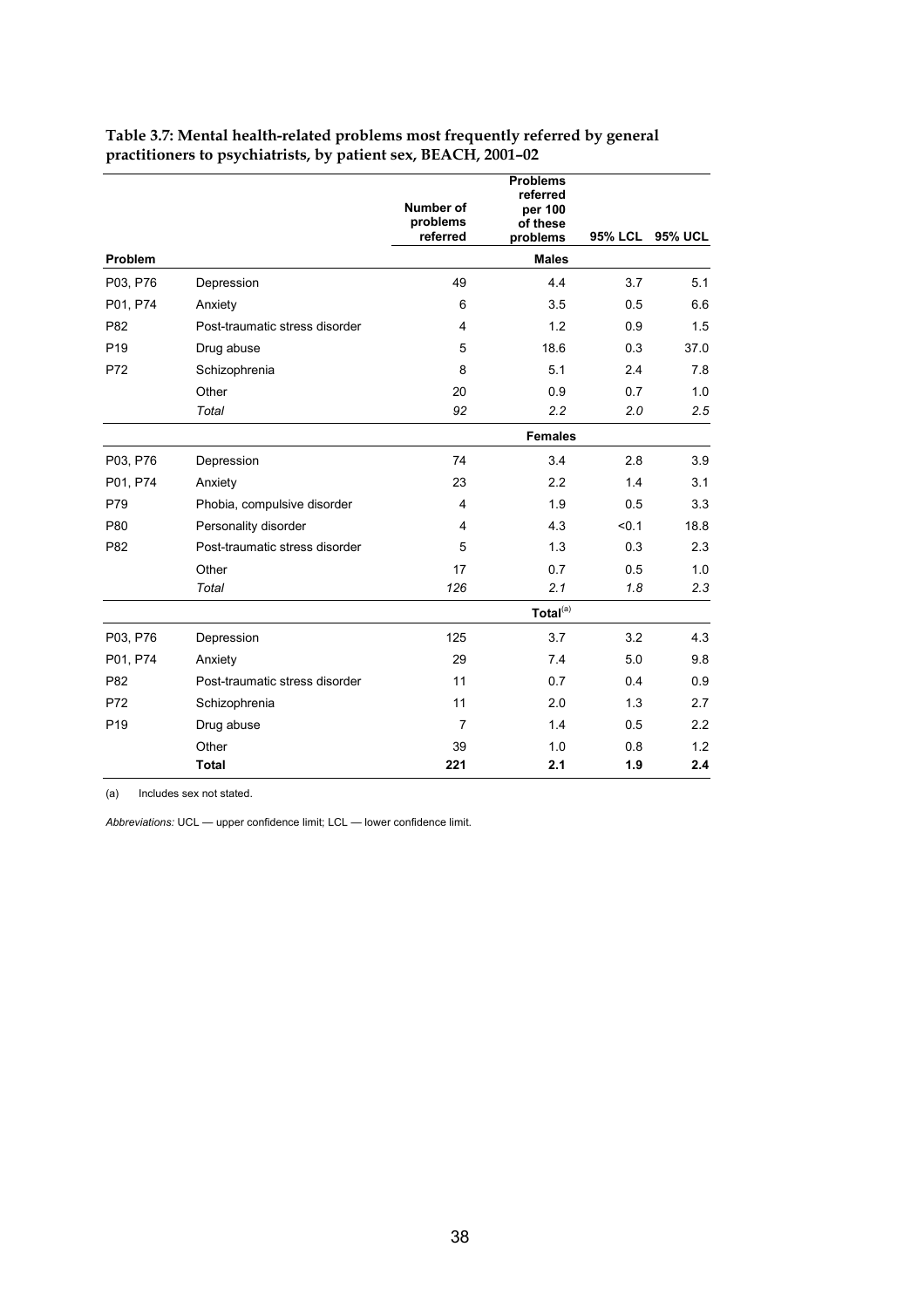#### **Table 3.8: Clinical treatments provided by general practitioners for mental health-related problems, BEACH, 2001–02**

|                                                                         |                                                 |               | Per cent of<br>total clinical | <b>Clinical</b><br>treatments per<br>100 mental<br>health-related |                |                |
|-------------------------------------------------------------------------|-------------------------------------------------|---------------|-------------------------------|-------------------------------------------------------------------|----------------|----------------|
| ICPC-2-PLUS<br>code                                                     | <b>Clinical treatment</b>                       | <b>Number</b> | treatments<br>$(n = 36,938)$  | problems<br>$(n = 10, 316)$                                       | <b>95% LCL</b> | <b>95% UCL</b> |
| P58001, P58004,<br>P58005, P58006,<br>P58013, P58014,<br>P58015, P58018 | Counselling-psychological                       | 2,713         | 7.3                           | 26.3                                                              | 24.3           | 28.3           |
| P45006, P58010                                                          | Counselling/advice/education-drugs              | 152           | 0.4                           | 1.5                                                               | 0.9            | 2.0            |
| P45004, P58008                                                          | Counselling/advice/education-<br>smoking        | 279           | 0.8                           | 2.7                                                               | 2.4            | 3.1            |
| P45001, P45002                                                          | Advice/education/observe/wait-<br>psychological | 175           | 0.5                           | 1.7                                                               | 1.4            | 2.0            |
| P45007, P58011,<br>P58017                                               | Counselling/advice/education-<br>relaxation     | 246           | 0.7                           | 2.4                                                               | 2.0            | 2.7            |
| P45005, P58009                                                          | Counselling/advice/education-alcohol            | 164           | 0.4                           | 1.6                                                               | 1.4            | 1.8            |
| A62                                                                     | Administration                                  | 164           | 0.4                           | 1.6                                                               | 1.4            | 1.8            |
| A45015                                                                  | Advice/education-medication                     | 174           | 0.5                           | 1.7                                                               | 1.5            | 1.9            |
| A58010                                                                  | Reassurance/support                             | 103           | 0.3                           | 1.0                                                               | 0.8            | 1.2            |
| A58003                                                                  | Counselling-individual                          | 86            | 0.2                           | 0.8                                                               | 0.7            | 0.9            |
| A45016, A45019,<br>A45020, A45021,<br>A48004, S45004,<br>T45004         | Advice/education-treatment                      | 92            | 0.2                           | 0.9                                                               | 0.8            | 1.0            |
| P58002                                                                  | Psychotherapy                                   | 52            | 0.1                           | 0.5                                                               | 0.3            | 0.7            |
| A45002                                                                  | Advice/education                                | 85            | 0.2                           | 0.8                                                               | 0.7            | 0.9            |
| P58007                                                                  | Counselling-bereavement                         | 42            | 0.1                           | 0.4                                                               | 0.3            | 0.5            |
|                                                                         | Other                                           | 555           | 1.5                           | 5.4                                                               | 5.0            | 5.8            |
|                                                                         | <b>Total</b>                                    | 5,081         | 13.8                          | 49.3                                                              | 46.7           | 51.8           |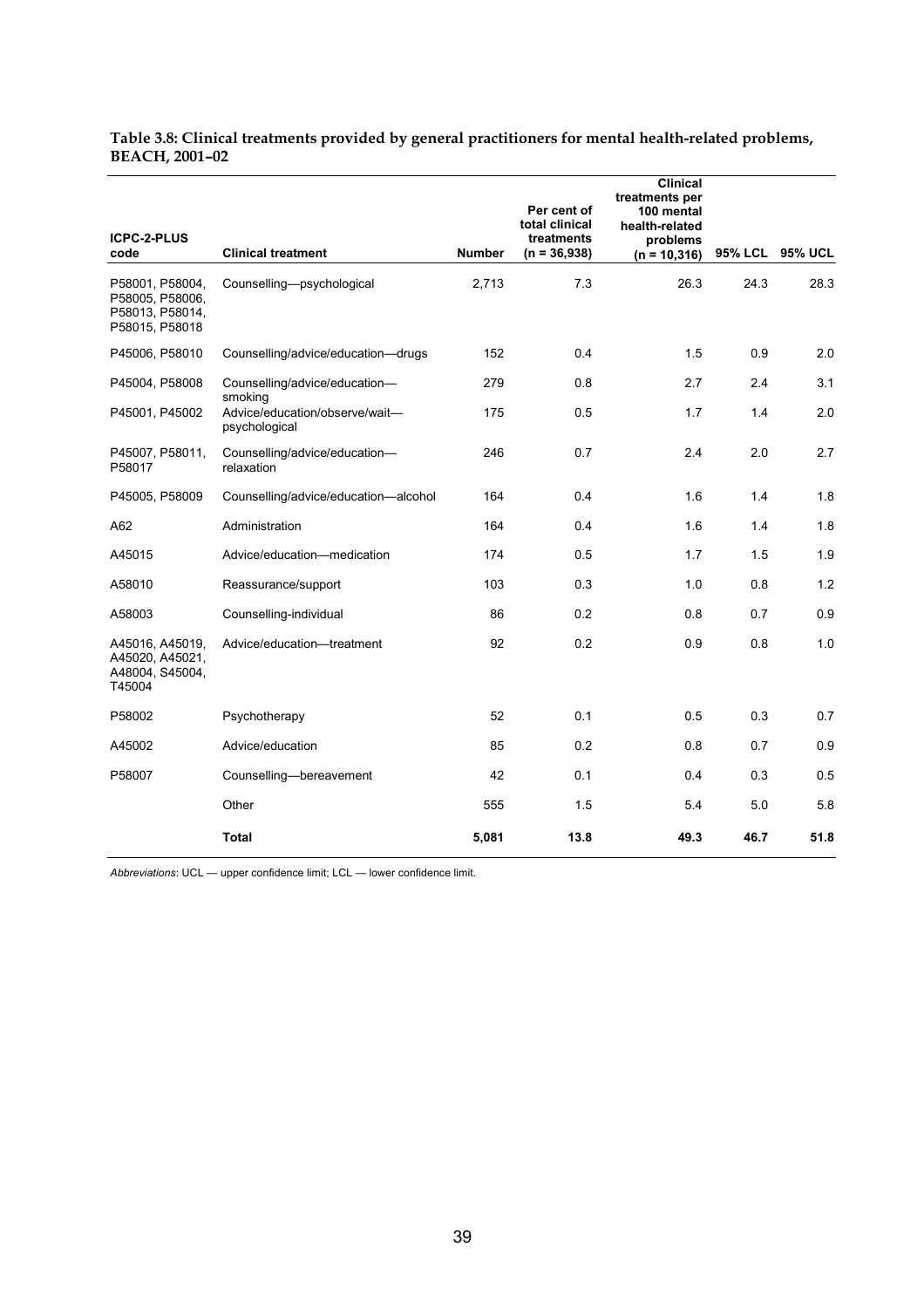|                 |                                | Number of<br>treatments | Per cent total<br>clinical<br>treatments<br>$(n = 36,938)$ | <b>Clinical treatments</b><br>per 100 of these<br>problems | <b>95% LCL</b> | <b>95% UCL</b> |
|-----------------|--------------------------------|-------------------------|------------------------------------------------------------|------------------------------------------------------------|----------------|----------------|
| Problem         |                                |                         |                                                            | Male                                                       |                |                |
| P03, P76        | Depression                     | 583                     | 3.9                                                        | 52.4                                                       | 47.5           | 57.4           |
| P01, P74        | Anxiety                        | 276                     | 1.8                                                        | 51.0                                                       | 44.6           | 57.4           |
| P <sub>19</sub> | Drug abuse                     | 199                     | 1.3                                                        | 62.9                                                       | 29.4           | 96.5           |
| P06             | Sleep disturbance              | 172                     | 1.1                                                        | 27.0                                                       | 97.4           | 135.7          |
| P02             | Acute stress reaction          | 128                     | 0.8                                                        | 86.3                                                       | 52.0           | 74.0           |
| P <sub>17</sub> | Tobacco abuse                  | 127                     | 0.8                                                        | 73.4                                                       | 61.1           | 85.7           |
| P15, P16        | Alcohol abuse                  | 125                     | 0.8                                                        | 61.7                                                       | 16.5           | 22.7           |
| P72             | Schizophrenia                  | 45                      | 0.3                                                        | 22.1                                                       | 18.5           | 25.7           |
| P82             | Post-traumatic stress disorder | 36                      | 0.2                                                        | 46.6                                                       | 37.1           | 56.1           |
| P70             | Dementia                       | 32                      | 0.2                                                        | 23.0                                                       | 17.8           | 28.2           |
|                 | Other                          | 214                     | 1.4                                                        | 40.3                                                       | 36.3           | 44.3           |
|                 | Total                          | 1,937                   | 12.8                                                       | 47.4                                                       | 44.1           | 50.8           |
|                 |                                |                         |                                                            | <b>Females</b>                                             |                |                |
| P03, P76        | Depression                     | 1,248                   | 5.8                                                        | 56.7                                                       | 52.0           | 61.4           |
| P01, P74        | Anxiety                        | 607                     | 2.8                                                        | 58.7                                                       | 53.5           | 64.0           |
| P02             | Acute stress reaction          | 310                     | 1.4                                                        | 79.6                                                       | 70.6           | 88.5           |
| P06             | Sleep disturbance              | 208                     | 1.0                                                        | 22.4                                                       | 19.6           | 25.3           |
| P <sub>17</sub> | Tobacco abuse                  | 166                     | 0.8                                                        | 77.6                                                       | 74.2           | 101.8          |
| P <sub>19</sub> | Drug abuse                     | 121                     | 0.6                                                        | 63.8                                                       | 24.3           | 88.3           |
| P15, P16        | Alcohol abuse                  | 63                      | 0.3                                                        | 69.9                                                       | 19.0           | 26.9           |
| P70             | Dementia                       | 53                      | 0.2                                                        | 19.2                                                       | 22.6           | 33.1           |
| P72             | Schizophrenia                  | 49                      | 0.2                                                        | 25.8                                                       | 44.5           | 64.0           |
| P82             | Post-traumatic stress disorder | 27                      | 0.1                                                        | 64.9                                                       | 42.9           | 86.9           |
|                 | Other                          | 266                     | 1.2                                                        | 44.5                                                       | 41.2           | 47.7           |
|                 | Total                          | 3,117                   | 14.4                                                       | 50.7                                                       | 48.3           | 53.2           |
|                 |                                |                         |                                                            | Total <sup>(a)</sup>                                       |                |                |
| P03, P76        | Depression                     | 1,835                   | 5.0                                                        | 55.1                                                       | 50.7           | 59.5           |
| P01, P74        | Anxiety                        | 887                     | 2.4                                                        | 55.9                                                       | 50.7           | 61.0           |
| P <sub>02</sub> | Acute stress reaction          | 442                     | 1.2                                                        | 81.6                                                       | 73.0           | 90.1           |
| P06             | Sleep disturbance              | 382                     | 1.0                                                        | 24.2                                                       | 21.3           | 27.0           |
| P <sub>19</sub> | Drug abuse                     | 320                     | 0.9                                                        | 63.1                                                       | 28.4           | 97.7           |
| P17             | Tobacco abuse                  | 294                     | 0.8                                                        | 74.9                                                       | 64.3           | 85.5           |
| P15, P16        | Alcohol abuse                  | 193                     | 0.5                                                        | 64.5                                                       | 55.2           | 73.8           |
| P72             | Schizophrenia                  | 94                      | 0.3                                                        | 23.4                                                       | 20.2           | 26.7           |
| P70             | Dementia                       | 88                      | 0.2                                                        | 21.0                                                       | 17.4           | 24.6           |
| P82             | Post-traumatic stress disorder | 63                      | 0.2                                                        | 52.3                                                       | 42.2           | 62.4           |
|                 | Other                          | 484                     | 1.3                                                        | 42.6                                                       | 39.8           | 45.4           |
|                 | <b>Total</b>                   | 5,081                   | 13.8                                                       | 49.3                                                       | 46.7           | 51.8           |

**Table 3.9: Mental health-related problems most frequently managed by general practitioners using clinical treatments, by patient sex, BEACH, 2001–02**

(a) Includes sex not stated.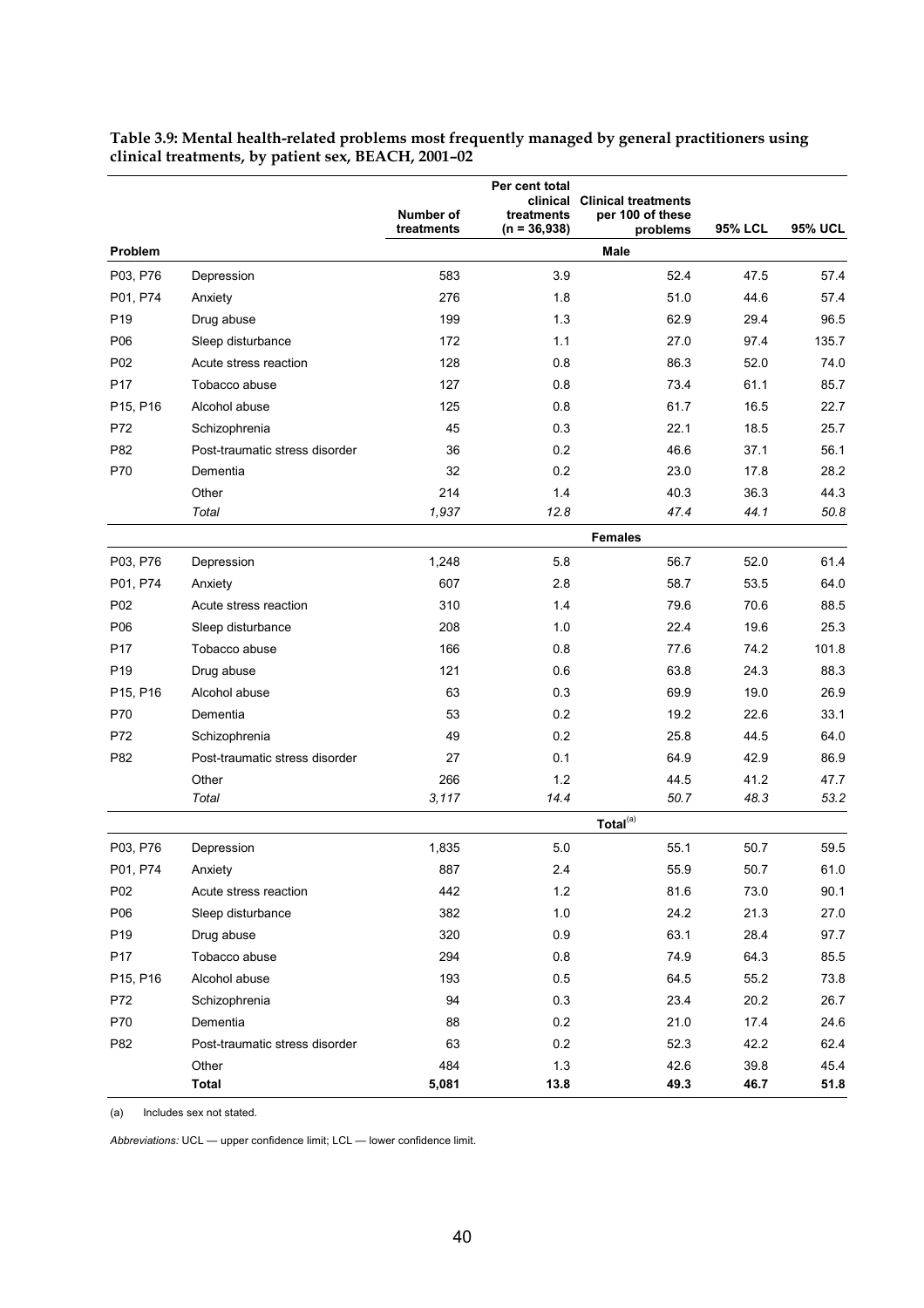|                              |                     | <b>Number</b> | Per cent of<br>medications<br>$(n = 101, 350)$ | <b>Medications</b><br>per 100 mental<br>health-related<br>problems<br>$(n = 10, 316)$ | <b>95% LCL</b> | <b>95% UCL</b> |
|------------------------------|---------------------|---------------|------------------------------------------------|---------------------------------------------------------------------------------------|----------------|----------------|
| Drug group and generic drugs |                     |               |                                                | <b>Male</b>                                                                           |                |                |
| P4 Antidepressants           |                     | 929           | 2.2                                            | 22.7                                                                                  | 21.2           | 24.3           |
|                              | P418 Sertraline     | 182           | 0.4                                            | 4.5                                                                                   | 4.0            | 4.9            |
|                              | P423 Citalopram     | 179           | 0.4                                            | 4.4                                                                                   | 3.9            | 4.9            |
|                              | P420 Venlafaxine    | 123           | 0.3                                            | 3.0                                                                                   | 2.7            | 3.4            |
|                              | P419 Paroxetine     | 104           | 0.2                                            | 2.6                                                                                   | 2.3            | 2.8            |
|                              | P416 Fluoxetine HCl | 77            | 0.2                                            | 1.9                                                                                   | 1.5            | 2.2            |
|                              | P414 Dothiepin      | 53            | 0.1                                            | 1.3                                                                                   | 1.0            | 1.5            |
| P1 Sedative hypnotics        |                     | 600           | 1.4                                            | 14.7                                                                                  | 13.5           | 15.9           |
|                              | P116 Temazepam      | 410           | 1.0                                            | 10.0                                                                                  | 9.1            | 11.0           |
|                              | P104 Nitrazepam     | 121           | 0.3                                            | 3.0                                                                                   | 2.6            | 3.3            |
| P2 Anti-anxiety              |                     | 577           | 1.4                                            | 14.1                                                                                  | 13.0           | 15.3           |
|                              | P201 Diazepam       | 351           | 0.8                                            | 8.6                                                                                   | 7.1            | 8.6            |
|                              | P202 Oxazepam       | 197           | 0.5                                            | 4.8                                                                                   | 4.2            | 5.4            |
| P3 Antipsychotic             |                     | 290           | 0.7                                            | 7.1                                                                                   | 6.3            | 7.9            |
| Other                        |                     | 564           | 1.3                                            | 13.8                                                                                  | 10.8           | 16.8           |
|                              | N201 Methadone      | 141           | 0.3                                            | 3.5                                                                                   | 0.7            | 6.3            |
| Total                        |                     | 2,960         | 7.0                                            | 72.5                                                                                  | 68.3           | 76.6           |
|                              |                     |               |                                                | Female                                                                                |                |                |
| P4 Antidepressants           |                     | 1,739         | 3.0                                            | 28.3                                                                                  | 26.6           | 30.0           |
|                              | P418 Sertraline     | 398           | 0.7                                            | 6.5                                                                                   | 5.9            | 7.1            |
|                              | P423 Citalopram     | 302           | 0.5                                            | 4.9                                                                                   | 4.4            | 5.4            |
|                              | P419 Paroxetine     | 243           | 0.4                                            | 3.9                                                                                   | 3.5            | 9.2            |
|                              | P420 Venlafaxine    | 175           | 0.3                                            | 2.9                                                                                   | 2.5            | 3.2            |
|                              | P416 Fluoxetine HCI | 136           | 0.2                                            | 2.2                                                                                   | 1.9            | 2.5            |
|                              | P414 Dothiepin      | 128           | 0.2                                            | 2.1                                                                                   | 1.9            | 2.3            |
| P2 Anti-anxiety              |                     | 889           | 1.5                                            | 14.5                                                                                  | 13.5           | 15.4           |
|                              | P201 Diazepam       | 373           | 0.6                                            | 6.1                                                                                   | 5.5            | 6.6            |
|                              | P202 Oxazepam       | 389           | 0.7                                            | 6.3                                                                                   | 5.8            | 6.8            |
| P1 Sedative hypnotics        |                     | 884           | 1.5                                            | 14.4                                                                                  | 13.3           | 15.4           |
|                              | P116 Temazepam      | 632           | 1.1                                            | 10.3                                                                                  | 9.5            | 11.1           |
|                              | P104 Nitrazepam     | 164           | 0.3                                            | 2.7                                                                                   | 2.4            | 3.0            |
| P3 Antipsychotic             |                     | 301           | 0.5                                            | 4.9                                                                                   | 4.3            | 5.5            |
| Other                        |                     | 536           | 0.9                                            | 8.7                                                                                   | 7.5            | 10.0           |
|                              | N201 Methadone      | 89            | 0.2                                            | 1.5                                                                                   | 0.4            | 2.5            |
| Total                        |                     | 4,348         | 7.5                                            | 70.8                                                                                  | 67.6           | 73.9           |

**Table 3.10: Medications most commonly prescribed, supplied or recommended by general practitioners for mental health-related problems, by drug group and generic drug name, by patient sex, BEACH, 2001–02**

*(continued)*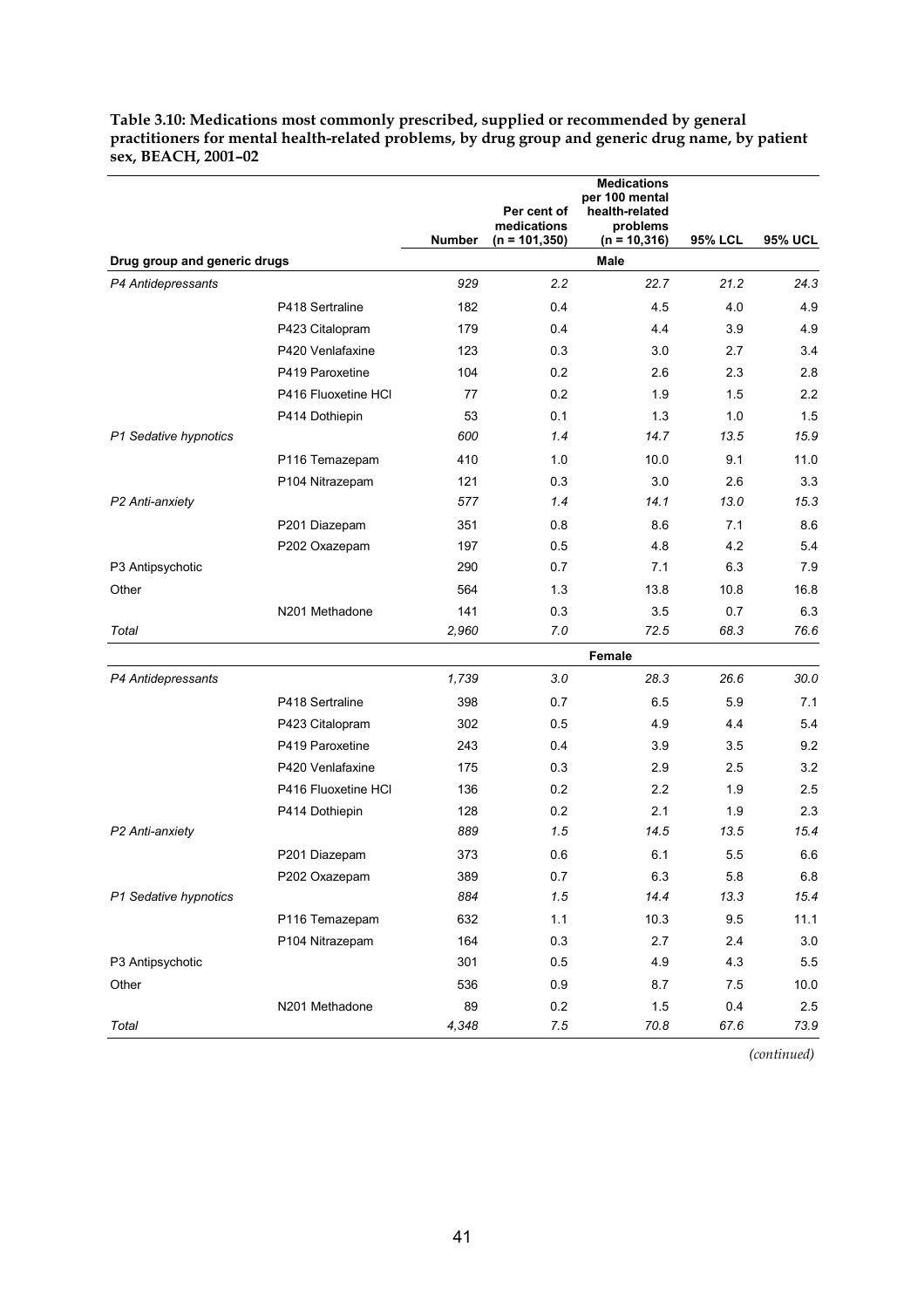|                              |                     | <b>Number</b> | Per cent of<br>medications<br>$(n = 101, 350)$ | <b>Medications</b><br>per 100 mental<br>health-related<br>problems<br>$(n = 10, 316)$ | 95% LCL | <b>95% UCL</b> |
|------------------------------|---------------------|---------------|------------------------------------------------|---------------------------------------------------------------------------------------|---------|----------------|
| Drug group and generic drugs |                     |               |                                                | Total $(a)$                                                                           |         |                |
| P4 Antidepressants           |                     | 2,683         | 2.6                                            | 26.0                                                                                  | 24.5    | 27.5           |
|                              | P418 Sertraline     | 583           | 0.6                                            | 5.7                                                                                   | 5.2     | 6.1            |
|                              | P423 Citalopram     | 481           | 0.5                                            | 4.7                                                                                   | 4.2     | 5.1            |
|                              | P419 Paroxetine     | 352           | 0.3                                            | 3.4                                                                                   | 3.1     | 3.7            |
|                              | P420 Venlafaxine    | 300           | 0.3                                            | 2.9                                                                                   | 2.6     | 3.2            |
|                              | P416 Fluoxetine HCI | 216           | 0.2                                            | 2.1                                                                                   | 1.8     | 2.4            |
|                              | P414 Dothiepin      | 182           | 0.2                                            | 1.8                                                                                   | 1.6     | 1.9            |
| P1 Sedative hypnotics        |                     | 1,494         | 1.5                                            | 14.5                                                                                  | 13.4    | 15.5           |
|                              | P116 Temazepam      | 1,049         | 1.0                                            | 10.2                                                                                  | 9.4     | 11.0           |
|                              | P104 Nitrazepam     | 287           | 0.3                                            | 2.8                                                                                   | 2.5     | 3.0            |
| P2 Anti-anxiety              |                     | 1,476         | 1.5                                            | 14.3                                                                                  | 13.4    | 15.2           |
|                              | P201 Diazepam       | 699           | 0.7                                            | 6.8                                                                                   | 6.2     | 7.3            |
|                              | P202 Oxazepam       | 590           | 0.6                                            | 5.7                                                                                   | 5.3     | 6.2            |
| P3 Antipsychotic             |                     | 602           | 0.6                                            | 5.8                                                                                   | 5.2     | 6.4            |
| Other                        |                     | 1,105         | 1.1                                            | 10.7                                                                                  | 8.8     | 12.6           |
|                              | N201 Methadone      | 231           | 0.2                                            | 2.2                                                                                   | 0.5     | 4.0            |
| <b>Total</b>                 |                     | 7,361         | 7.3                                            | 71.4                                                                                  | 68.1    | 74.6           |

**Table 3.10 (continued): Medications most commonly prescribed, supplied or recommended by general practitioners for mental health-related problems, by drug group and generic drug name, by patient sex, BEACH, 2001–02**

(a) Includes sex not stated.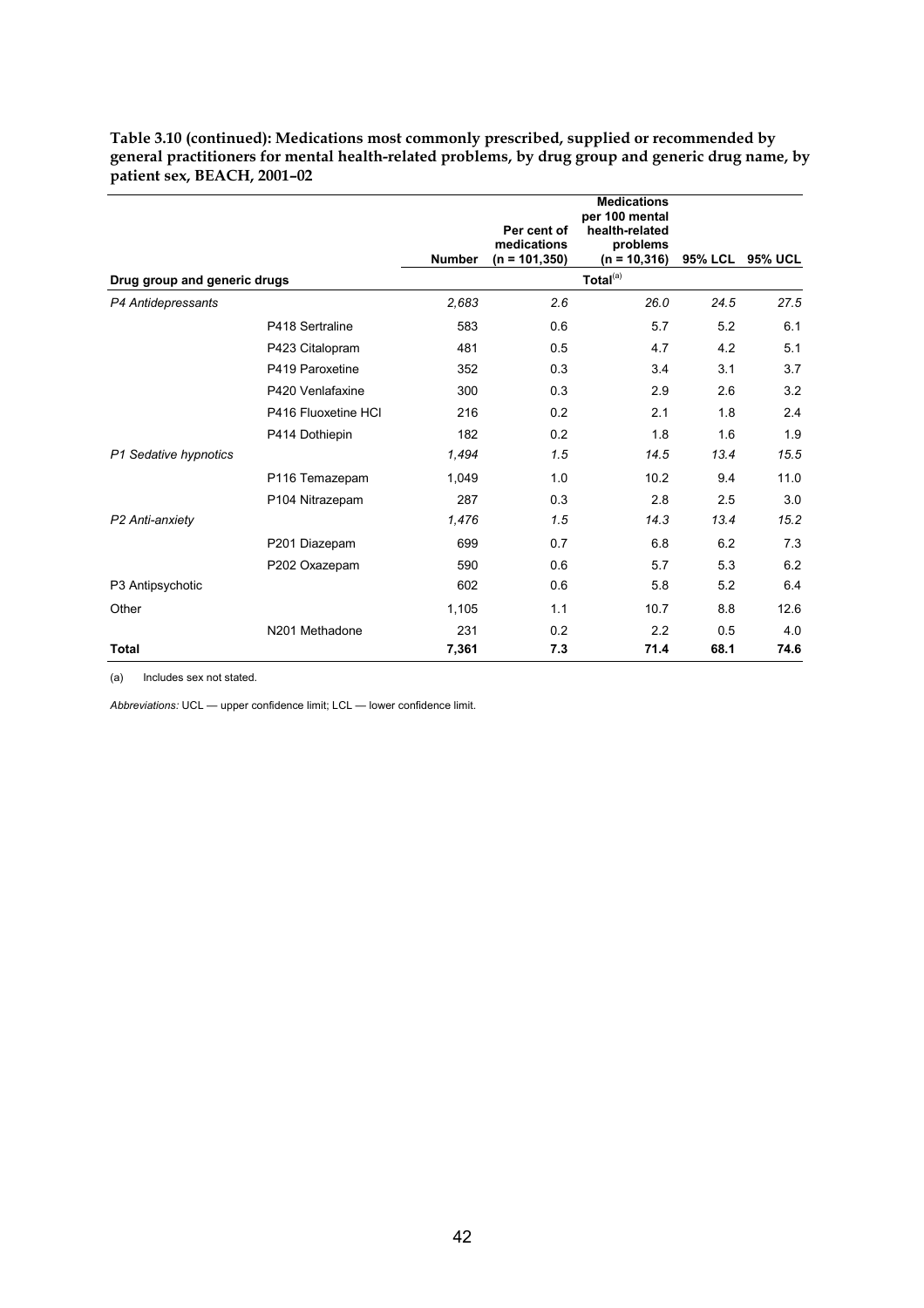|                 |                                 | Number of   | <b>Medications</b><br>per 100<br>of these |                |                |
|-----------------|---------------------------------|-------------|-------------------------------------------|----------------|----------------|
|                 |                                 | medications | problems                                  | <b>95% LCL</b> | <b>95% UCL</b> |
| Problem         |                                 |             | Male                                      |                |                |
| P03, P76        | Depression                      | 875         | 78.7                                      | 72.3           | 85.2           |
| P <sub>06</sub> | Sleep disturbance               | 537         | 84.0                                      | 75.0           | 93.0           |
| P01, P74        | Anxiety                         | 413         | 76.3                                      | 68.0           | 84.6           |
| P <sub>19</sub> | Drug abuse                      | 277         | 87.4                                      | 49.7           | 125.1          |
| P72             | Schizophrenia                   | 224         | 109.5                                     | 92.5           | 126.5          |
| P15, P16        | Alcohol abuse                   | 89          | 44.2                                      | 35.6           | 52.7           |
| P <sub>17</sub> | Tobacco abuse                   | 87          | 50.3                                      | 43.8           | 56.9           |
| P73             | Affective psychosis             | 46          | 102.5                                     | 61.4           | 143.7          |
| P70             | Dementia                        | 45          | 31.9                                      | 24.8           | 39.1           |
| P02             | Acute stress reaction           | 44          | 29.7                                      | 20.4           | 39.0           |
|                 | Other                           | 322         | 57.4                                      | < 0.1          | < 0.1          |
|                 | Total                           | 2,960       | 72.5                                      | 68.3           | 76.6           |
|                 |                                 |             | Female                                    |                |                |
| P03, P76        | Depression                      | 1,707       | 77.5                                      | 71.7           | 83.4           |
| P06             | Sleep disturbance               | 877         | 94.8                                      | 86.5           | 103.2          |
| P01, P74        | Anxiety                         | 687         | 66.4                                      | 60.6           | 72.3           |
| P72             | Schizophrenia                   | 181         | 95.9                                      | 81.1           | 110.7          |
| P <sub>19</sub> | Drug abuse                      | 152         | 80.2                                      | 43.7           | 116.8          |
| P <sub>17</sub> | Tobacco abuse                   | 117         | 54.5                                      | 47.0           | 62.0           |
| P70             | Dementia                        | 98          | 35.6                                      | 20.2           | 46.6           |
| P73             | Affective psychosis             | 92          | 109.5                                     | 89.1           | 129.8          |
| P <sub>02</sub> | Acute stress reaction           | 90          | 23.0                                      | 15.0           | 31.0           |
| P <sub>50</sub> | Medication, treatment procedure | 58          | 95.4                                      | 66.9           | 123.9          |
|                 | Other                           | 290         | 49.6                                      | < 0.1          | < 0.1          |
|                 | Total                           | 4,348       | 70.8                                      | 67.6           | 73.9           |
|                 |                                 |             | Total <sup>(a)</sup>                      |                |                |
| P03, P76        | Depression                      | 2597        | 78.0                                      | 72.6           | 83.5           |
| P06             | Sleep disturbance               | 1427        | 90.4                                      | 82.2           | 98.5           |
| P01, P74        | Anxiety                         | 1106        | 69.7                                      | 63.5           | 75.8           |
| P <sub>19</sub> | Drug abuse                      | 428         | 84.5                                      | 47.0           | 121.9          |
| P72             | Schizophrenia                   | 414         | 102.8                                     | 89.4           | 116.2          |
| P17             | Tobacco abuse                   | 207         | 52.8                                      | 46.6           | 58.9           |
| P73             | Affective psychosis             | 140         | 105.9                                     | 85.6           | 126.2          |
| P70             | Dementia                        | 137         | 32.5                                      | 22.8           | 42.3           |
| P02             | Acute stress reaction           | 133         | 24.6                                      | 18.2           | 31.0           |
| P15, P16        | Alcohol abuse                   | 133         | 44.6                                      | 36.1           | 53.1           |
|                 | Other                           | 638         | 56.7                                      | < 0.1          | < 0.1          |
|                 | <b>Total</b>                    | 7,361       | 71.4                                      | 68.1           | 74.6           |

**Table 3.11: Number of medications provided for mental health-related problems most frequently managed by medication, by patient sex, BEACH, 2001–02**

(a) Includes sex not stated.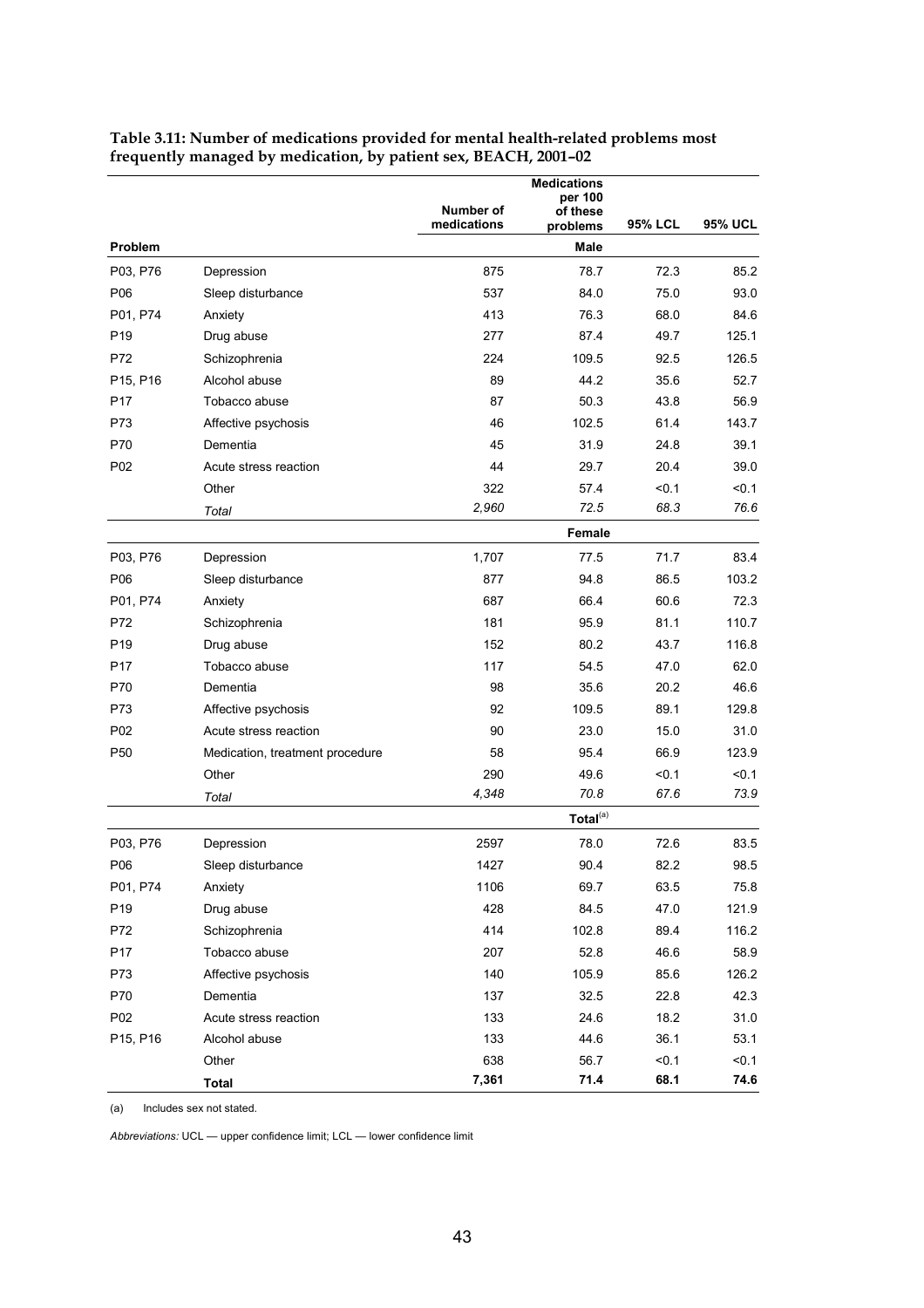|                    | Table 3.12: Pharmaceutical Benefits Scheme-funded mental health-related prescriptions by general practitioners by Anatomical<br>Therapeutic Chemical (ATC) group, States and Territories, <sup>(a)</sup> 2001-02 |            |           |           |           |           |         |         |        |                      |
|--------------------|------------------------------------------------------------------------------------------------------------------------------------------------------------------------------------------------------------------|------------|-----------|-----------|-----------|-----------|---------|---------|--------|----------------------|
| code<br><b>ATC</b> | <b>Description</b>                                                                                                                                                                                               | <b>NSM</b> | ۊ         | ā         | ⋚         | S         | Tas     | ACT     | ₹      | Total <sup>(b)</sup> |
| <b>N05A</b>        | Antipsychotics                                                                                                                                                                                                   | 300,013    | 267,120   | 67.186    | 70,818    | 03,755    | 21,214  | 9,016   | 2,737  | 990,070              |
| N05B               | Anxiolytics                                                                                                                                                                                                      | 902,662    | 816,978   | 582,764   | 229,301   | 267,197   | 118,610 | 26,835  | 7,281  | 2,965,462            |
| VOSC               | Hypnotics & sedatives                                                                                                                                                                                            | 973,826    | 847,280   | 534,324   | 311,687   | 280,237   | 95,147  | 25,682  | 8.313  | 3,089,699            |
| <b>N06A</b>        | Antidepressants                                                                                                                                                                                                  | 2.452.755  | 1,935,783 | ,636,023  | 821,453   | 715,785   | 239,028 | 121,192 | 30,950 | 8,013,927            |
|                    | Total mental health-related<br>prescriptions                                                                                                                                                                     | 641,584    | 3,874,789 | 2,937,638 | 1,441,318 | 1,374,725 | 475,461 | 183,306 | 49,547 | 15,117,195           |
|                    | Per 1,000 population                                                                                                                                                                                             | 718.1      | 813.0     | 823.7     | 765.1     | 917.9     | 1,010.8 | 589.7   | 253.5  | 789.3                |
|                    |                                                                                                                                                                                                                  |            |           |           |           |           |         |         |        |                      |

(a) State/Territory is determined according to the address of the pharmacy supplying the item.<br>(b) Includes State or Territory unknown. (a) State/Territory is determined according to the address of the pharmacy supplying the item.

(b) Includes State or Territory unknown.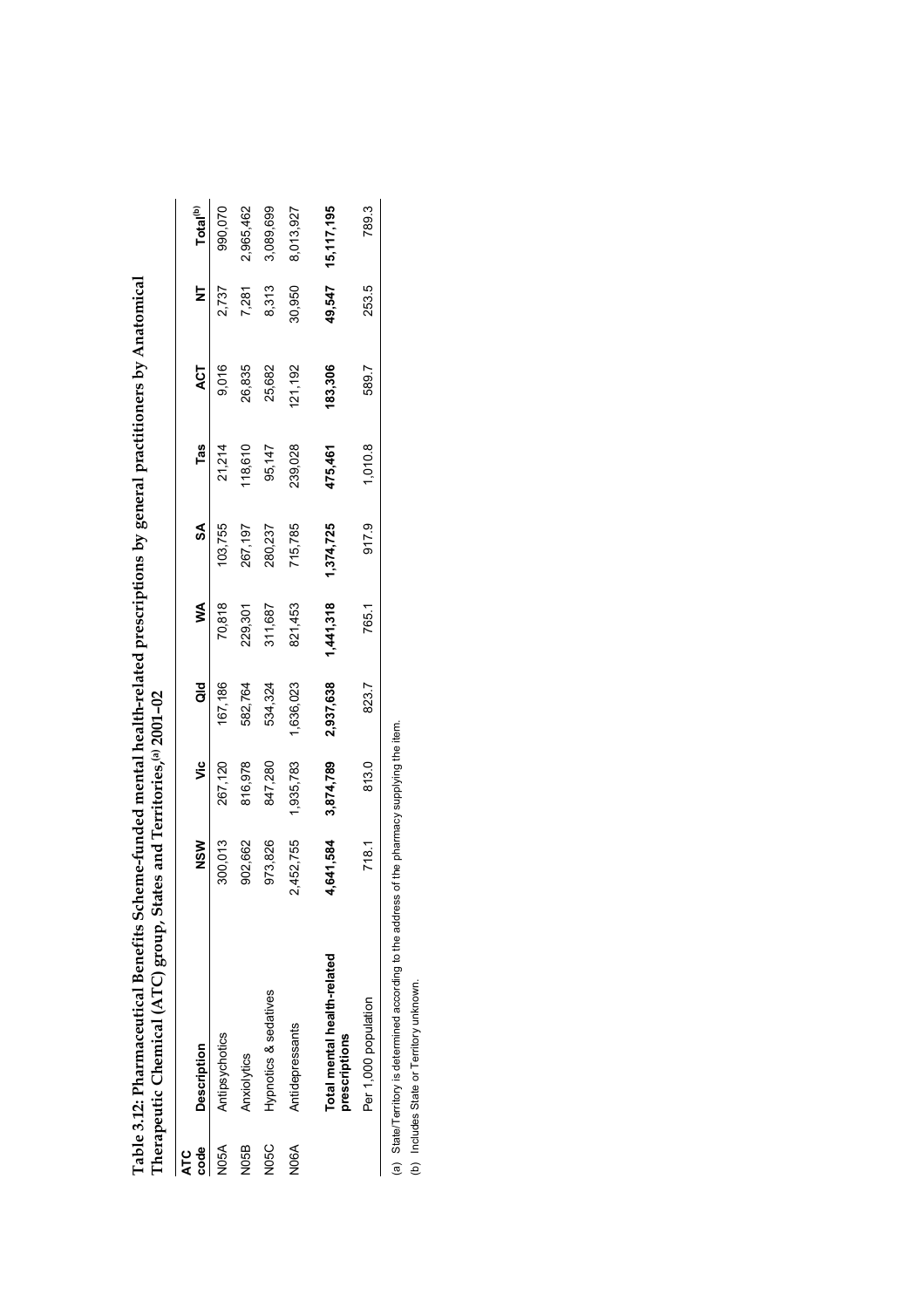# **Private psychiatrist services**

During 2000–01, private psychiatrists provided over 2.1 million services that were funded through Medicare (Table 3.13). This represented 1.0% of total Medicare-funded services (213.9 million) and 11.0% of the specialist attendances (19.3 million). Of these services, 87.3% were routine attendance items specifying the location as the psychiatrist's consulting room. The number of private psychiatrist services per 100,000 population was highest in Victoria and South Australia and lowest for the Northern Territory. The number of services provided for female patients per 100,000 population was generally greater than that for male patients, particularly in the 35–44 and the 45–54 age groups (Table 3.14 and Figure 2.2). These data should be considered in the context of the data presented on Medicare expenditure and the estimated number of private psychiatrists in Chapter 5.

Table 3.15 presents data from the PBS on the number of prescriptions for medication provided by private psychiatrists. Private psychiatrists prescribed almost 1.7 million PBSreimbursed medications during 2000–01. Most of these were for antidepressant (0.9 million or 53.1%) and antipsychotic (0.3 million or 17.7%) medication. South Australia (115.8 scripts) and Victoria (106.8 scripts) were the jurisdictions with the highest number of mental healthrelated scripts per 1,000 population. The Northern Territory had the lowest, with 18.6 scripts per 1,000 population.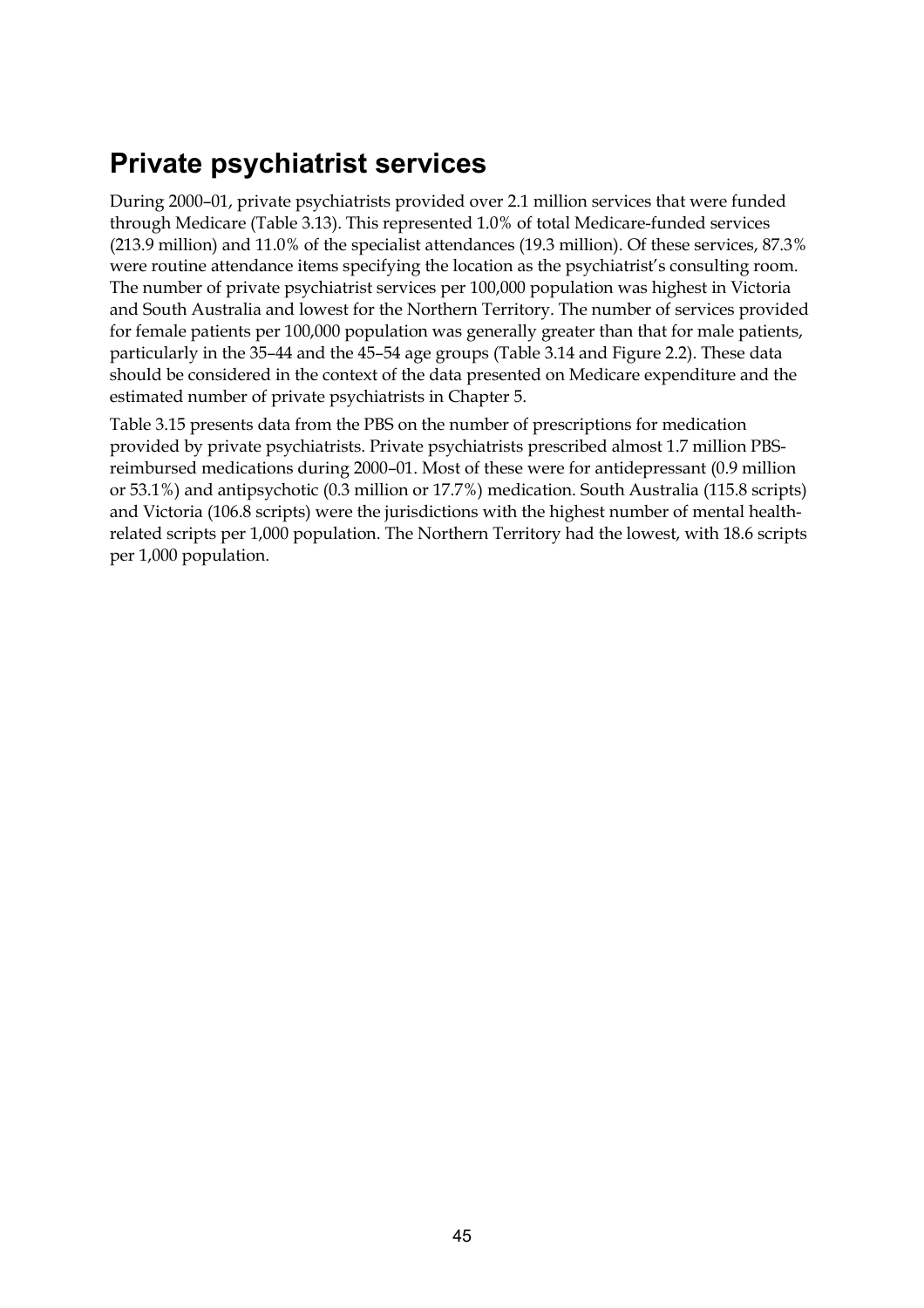|                                     | <b>Type of patient attendances</b>                                                                              | NSW                            | $\ddot{\bar{z}}$ | ă       | ≸              | SA      | Tas         | ACT               | ₹              | <b>Total</b> |
|-------------------------------------|-----------------------------------------------------------------------------------------------------------------|--------------------------------|------------------|---------|----------------|---------|-------------|-------------------|----------------|--------------|
| Consulting rooms                    |                                                                                                                 |                                |                  |         |                |         |             |                   |                |              |
| 300, 310                            | 15 minutes or less                                                                                              | 31,839                         | 10,588           | 6,107   | 2,870          | 2,651   | 850         | 1,305             | 147            | 57,357       |
| 302, 312                            | 16 to 30 minutes                                                                                                | 107,080                        | 83,571           | 63,119  | 19,425         | 24,700  | 8,839       | 4,180             | 1,332          | 312,246      |
| 304, 314                            | 31 to 45 minutes                                                                                                | 139,540                        | 152,515          | 99,078  | 28,318         | 45,225  | 15,641      | 4,263             | 1,198          | 485,778      |
| 306, 316                            | 46 to 75 minutes                                                                                                | ট্র<br>294,9                   | 303,681          | 115,182 | 40,737         | 97,388  | 9,262       | 7,040             | 1,493          | 869,734      |
| 308, 318                            | Over 75 minutes                                                                                                 | န္တ<br>14,4                    | 12,018           | 7,819   | 3,377          | 5,567   | 1,190       | 648               | 82             | 45,186       |
| 319                                 | Selected cases ( > 45 mins)                                                                                     | Gg<br>31,6                     | 32,568           | 9,711   | 1,079          | 9,095   | 785         | 451               | $\frac{3}{4}$  | 85,401       |
|                                     | Total                                                                                                           | 619,564                        | 594,941          | 301,016 | 95,806         | 184,626 | 36,567      | 17,887            | 5,295          | 1,855,702    |
| Hospital                            |                                                                                                                 |                                |                  |         |                |         |             |                   |                |              |
| 320                                 | 15 minutes or less                                                                                              | 25<br>2.7                      | 7,383            | 4,449   | 2,530          | 2,362   | 753         | ېة                |                | 20,364       |
| 322                                 | 16 to 30 minutes                                                                                                | 12,887                         | 16,880           | 27,769  | 8,841          | 9,746   | 1,981       | 463               | 126            | 78,693       |
| 324                                 | 31 to 45 minutes                                                                                                | 930<br>13,9                    | 12,280           | 10,400  | 4,404          | 5,068   | 1,840       | 287               | $\ddot{t}$     | 48,256       |
| 326                                 | 46 to 75 minutes                                                                                                | 11,472                         | 10,806           | 5,666   | 3,099          | 3,062   | 1,046       | 288               | 32             | 35,471       |
| 328                                 | Over 75 minutes                                                                                                 | 2,272                          | 1,089            | 900     | 522            | 409     | 159         | 66                | 4              | 5,421        |
|                                     | Total                                                                                                           | 43,286                         | 48,438           | 49,184  | 19,396         | 20,647  | 5,779       | 1,255             | 220            | 188,205      |
| Other location                      |                                                                                                                 |                                |                  |         |                |         |             |                   |                |              |
| 330                                 | 5 minutes or less                                                                                               | i53                            | 75               |         | 88             |         | 0           |                   | 0              | 736          |
| 332                                 | 16 to 30 minutes                                                                                                | 56                             | 680              | 89      | 273            | 55      | $\tilde{c}$ | $\tilde{c}$       | $\circ$        | 1,854        |
| 334                                 | 31 to 45 minutes                                                                                                | <b>GSI</b>                     | 1,423            | 8       | $\frac{8}{10}$ | 165     | 23          | $\frac{1}{2}$     | $\circ$        | 2,600        |
| 336                                 | 46 to 75 minutes                                                                                                | $\tilde{z}$<br>$\tilde{\cdot}$ | 1,393            | 88      | 78             | 304     | 25          | ∞                 | $\circ$        | 3,068        |
| 338                                 | Over 75 minutes                                                                                                 | 57<br>$\frac{1}{2}$            | 214              | QÞ      | 46             | 72      | 4           | $\mathbf{\Omega}$ | $\circ$        | 1,584        |
|                                     | Total                                                                                                           | 4,547                          | 3,785            | 307     | 503            | 604     | 84          | $\approx$         | $\circ$        | 9,842        |
| Other services                      |                                                                                                                 |                                |                  |         |                |         |             |                   |                |              |
| 342, 344, 346                       | Group psychotherapy                                                                                             | 58<br>14,0                     | 30,674           | 4,001   | 1,220          | 2,304   | 826         | 123               | 10             | 53,221       |
| 348, 350, 352                       | Interview with non-patient                                                                                      | 1,593                          | 1,089            | 932     | 1,185          | 361     | 179         | $\frac{6}{7}$     | ဖ              | 5,394        |
| 14224                               | Electroconvulsive therapy <sup>(a)</sup>                                                                        | 3,465                          | 3,738            | 4,243   | 794            | 1,218   | 452         | 89                | $\circ$        | 13,999       |
|                                     | Total                                                                                                           | 19,116                         | 35,501           | 9,176   | 3,199          | 3,883   | 1,457       | 261               | $\overline{z}$ | 72,614       |
| <b>Total services</b>               |                                                                                                                 | 686,513                        | 682,665          | 359,683 | 118,904        | 209,760 | 43,867      | 19,435            | 5,536          | 2,126,363    |
| Per 1,000 population <sup>(b)</sup> |                                                                                                                 | 104.5                          | 142.5            | 99.8    | 62.8           | 138.8   | 92.9        | 60.9              | 27.9           | 109.8        |
|                                     | (a) The data for electroconvulsive therapy may include data for medical practitioners other than psychiatrists. |                                |                  |         |                |         |             |                   |                |              |

Table 3.13: Private psychiatrist services funded through Medicare by schedule item. States and Territories, 2000-01 **Table 3.13: Private psychiatrist services funded through Medicare by schedule item, States and Territories, 2000–01**

(b) The rate per 1000 population is a crude rate based on the estimated resident population at December 2000. (b) The rate per 1000 population is a crude rate based on the estimated resident population at December 2000.

Source: www.hic.gov.au. *Source:* www.hic.gov.au.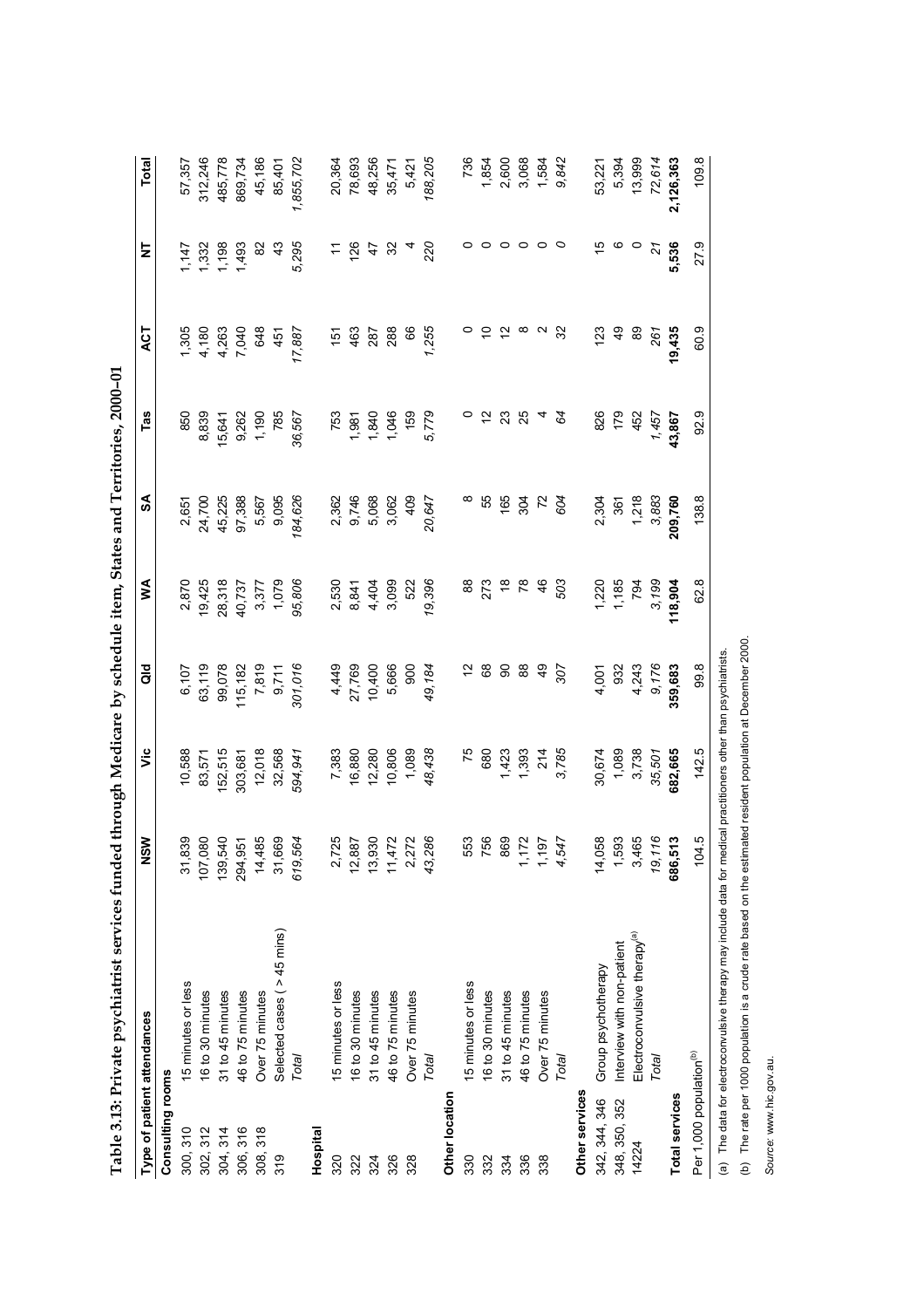|                             | Table 3.14: Private psychiatrist services funded through Medicare by schedule item, by patient sex and age group, Australia, 2000-01 |                          |           |                 |           |         |                 |                |              |
|-----------------------------|--------------------------------------------------------------------------------------------------------------------------------------|--------------------------|-----------|-----------------|-----------|---------|-----------------|----------------|--------------|
|                             |                                                                                                                                      | Under 15 years           | $15 - 24$ | $25 - 34$       | $35 - 44$ | 45-54   | 55-64           | 65 and over    | <b>Total</b> |
| Type of patient attendances |                                                                                                                                      |                          |           |                 | Males     |         |                 |                |              |
| Consulting rooms            |                                                                                                                                      |                          |           |                 |           |         |                 |                |              |
| 300, 310                    | 15 minutes or less                                                                                                                   | 652                      | 3,149     | 8,031           | 9,744     | 6,175   | 3,232           | 1,232          | 32,215       |
| 302, 312                    | 16 to 30 minutes                                                                                                                     |                          | 15,985    | 30,222          | 36,557    | 33,549  | 19,179          | 9,239          | 149,277      |
| 304, 314                    | 31 to 45 minutes                                                                                                                     | 4,546<br>7,608<br>15,987 | 23,501    | 39,195          | 49,096    | 48,651  | 26,471          | 11,363         | 205,885      |
| 306, 316                    | 46 to 75 minutes                                                                                                                     |                          | 36,080    | 65,591          | 86,205    | 79,599  | 32,248          | 10,502         | 326,212      |
| 308, 318                    | Over 75 minutes                                                                                                                      | 1,857                    | 2,826     | 3,252           | 4,400     | 4,326   | 1,854           | 758            | 19,273       |
| $\frac{9}{3}$               | Selected cases ( $>45$ mins)                                                                                                         | 495                      | 1,382     | 5,076           | 5,980     | 3,650   | 1,366           | $\overline{5}$ | 18,053       |
|                             | Total                                                                                                                                | 145<br>31.               | 82,923    | 151,367         | 191,982   | 175,950 | 84,350          | 33,198         | 750,915      |
| Hospital                    |                                                                                                                                      |                          |           |                 |           |         |                 |                |              |
| 320                         | 15 minutes or less                                                                                                                   | $\tilde{t}$              | 631       | 728             | 845       | 1,019   | 835             | 1,446          | 5,515        |
| 322                         | 16 to 30 minutes                                                                                                                     | $\mathfrak{A}$           | 2,918     | 2,763           | 3,539     | 4,821   | 2,888           | 3,884          | 20,907       |
| 324                         | 31 to 45 minutes                                                                                                                     | $\frac{8}{3}$            | 1,984     | 1,617           | 2,257     | 3,160   | 1,684           | 2,167          | 12,917       |
| 326                         | 46 to 75 minutes                                                                                                                     | 59                       | 1,630     | 1,418           | 1,530     | 2,198   | 948             | 1,431          | 9,214        |
| 328                         | Over 75 minutes                                                                                                                      |                          | 241       | 254             | 240       | 343     | 153             | 221            | 1,459        |
|                             | Total                                                                                                                                | 219                      | 7,404     | 6,780           | 8,411     | 11,541  | 6,508           | 9,149          | 50,012       |
| Other location              |                                                                                                                                      |                          |           |                 |           |         |                 |                |              |
| 330                         | 5 minutes or less                                                                                                                    |                          | Ν         |                 | 55        | 5       | සි              | $\frac{7}{1}$  | 387          |
| 332                         | 16 to 30 minutes                                                                                                                     | $\circ$                  | 26        | 67              | 82        | 102     | $\frac{137}{2}$ | 324            | 732          |
| 334                         | 31 to 45 minutes                                                                                                                     | $\tilde{c}$              | 55        | $\overline{20}$ | 183       | 248     | $\frac{15}{2}$  | 310            | 1,077        |
| 336                         | 46 to 75 minutes                                                                                                                     | $\frac{4}{5}$            | 149       | 152             | 139       | 205     | 132             | 241            | 1,059        |
| 338                         | Over 75 minutes                                                                                                                      | 23                       | 80        | 77              | 103       | 184     | æ               | 109            | 660          |
|                             | Total                                                                                                                                | $\overline{z}$           | 312       | 427             | 562       | 836     | 597             | 1,101          | 3,909        |
| Other services              |                                                                                                                                      |                          |           |                 |           |         |                 |                |              |
| 342, 344, 346               | Group psychotherapy                                                                                                                  | 2,229                    | 1,518     | 3,008           | 6,788     | 7,418   | 2,311           | 500            | 23,772       |
| 348, 350, 352               | Interview with non-patient                                                                                                           | 394                      | 757       | 302             | 284       | 331     | 162             | 350            | 2,580        |
| 14224                       | Electroconvulsive therapy <sup>(a)</sup>                                                                                             |                          | 181       | 411             | 938       | 791     | 620             | 1,003          | 3,945        |
|                             | Total                                                                                                                                | 2,624                    | 2,456     | 3,721           | 8,010     | 8,540   | 3,093           | 1,853          | 30,297       |
| <b>Total services</b>       |                                                                                                                                      | 34,062                   | 93,095    | 162,295         | 208,965   | 196,867 | 94,548          | 45,301         | 835,133      |
| Per 1,000 population        |                                                                                                                                      | 6.6                      | 69.2      | 113.0           | 141.6     | 149.1   | 104.1           | ဖ<br>42.       | 87.0         |
|                             |                                                                                                                                      |                          |           |                 |           |         |                 |                | (continued)  |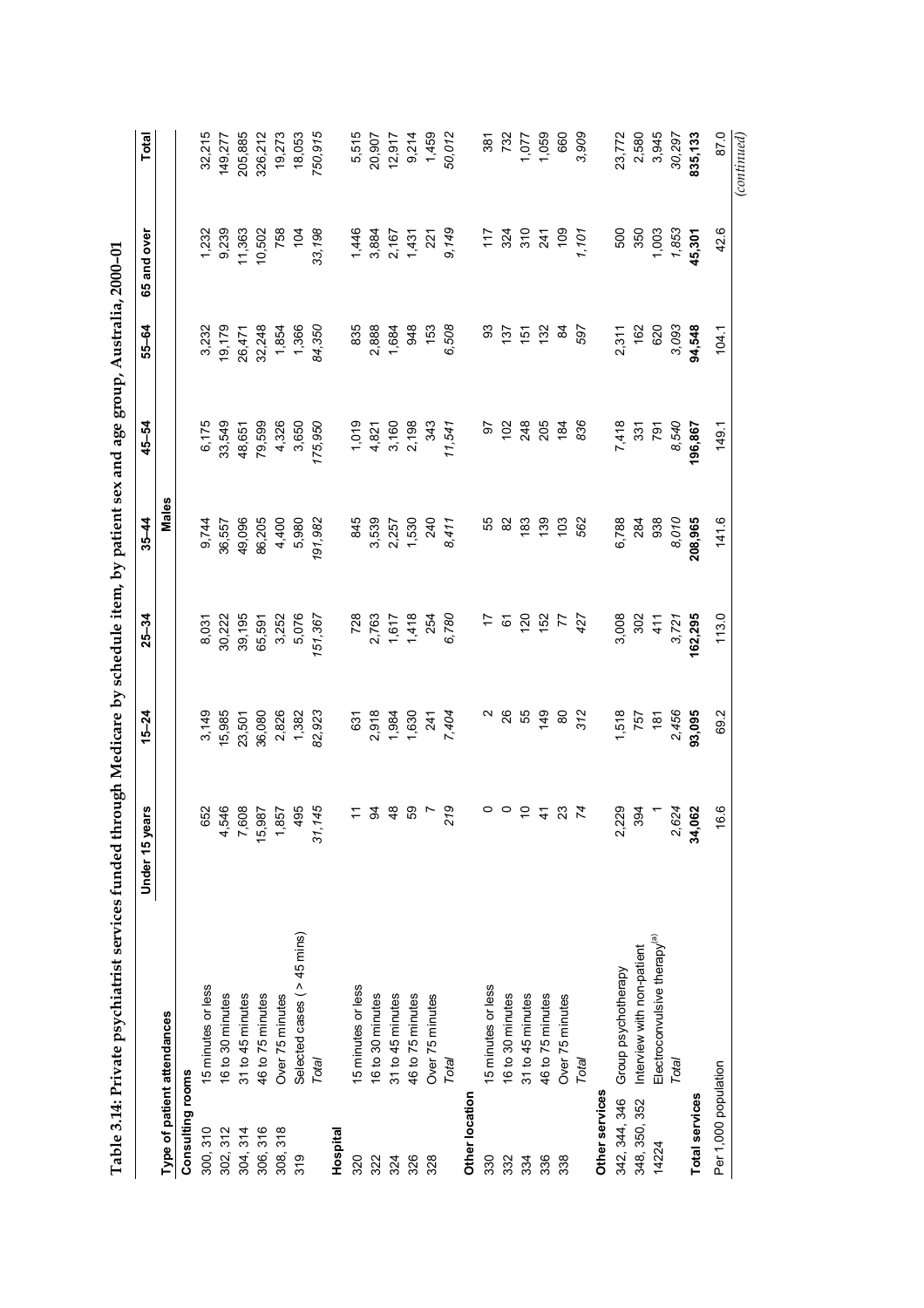|                                     |                                          | Under 15 years              | $15 - 24$      | $25 - 34$ | $35 - 44$     | 45-54         | 55-64        | 65 and over | <b>Total</b> |
|-------------------------------------|------------------------------------------|-----------------------------|----------------|-----------|---------------|---------------|--------------|-------------|--------------|
| Type of patient attendances         |                                          |                             |                |           | Females       |               |              |             |              |
| Consulting rooms                    |                                          |                             |                |           |               |               |              |             |              |
| 300, 310                            | 15 minutes or less                       | 278                         | 2,163          | 5,346     | 6,834         | 5,568         | 2,783        | 2,170       | 25,142       |
| 302, 312                            | 16 to 30 minutes                         | 2,022                       | 13,237         | 28,475    | 39,215        | 39,127        | 22,214       | 18,679      | 162,969      |
| 304, 314                            | 31 to 45 minutes                         | 3,467                       | 28,755         | 54,350    | 70,612        | 66,664        | 33,271       | 22,774      | 279,893      |
| 306, 316                            | 46 to 75 minutes                         | 8,815                       | 56,963         | 117,807   | 154,183       | 135,269       | 50,493       | 19,992      | 543,522      |
| $\frac{8}{3}$<br>308,               | Over 75 minutes                          | 840                         | 3,271          | 4,944     | 6,561         | 6,527         | 2,398        | 1,372       | 25,913       |
| 319                                 | Selected cases ( > 45 mins)              | 183                         | 3,845          | 15,322    | 22,081        | 20,191        | 5,514        | 212         | 67,348       |
|                                     | Total                                    | 15,605                      | 108,234        | 226,244   | 299,486       | 273,346       | 116,673      | 65,199      | 1,104,787    |
| Hospital                            |                                          |                             |                |           |               |               |              |             |              |
| 320                                 | 15 minutes or less                       | $\overline{C}$              | 1,470          | 1,906     | 2,482         | 3,183         | 2,347        | 3,391       | 14,849       |
| 322                                 | 16 to 30 minutes                         | 363                         | 8,137          | 8,275     | 10,711        | 11,787        | 7,005        | 11,508      | 57,786       |
| 324                                 | 31 to 45 minutes                         | 173                         | 4,593          | 6,264     | 7,579         | 7,464         | 3,925        | 5,341       | 35,339       |
| 326                                 | 46 to 75 minutes                         | 209                         | 3,705          | 5,134     | 6,319         | 4,969         | 2,633        | 3,288       | 26,257       |
| 328                                 | Over 75 minutes                          | 29                          | 740            | 775       | 916           | 757           | 291          | 454         | 3,962        |
|                                     | Total                                    | 844                         | 18,645         | 22,354    | 28,007        | 28,160        | 16,201       | 23,982      | 138,193      |
| Other location                      |                                          |                             |                |           |               |               |              |             |              |
| 330                                 | 5 minutes or less                        | $\circ$                     | 0              | Ξ         | 28            | 89            | 75           | 175         | 355          |
| 332                                 | 16 to 30 minutes                         | $\sim$                      | 21             | 7         | $\frac{4}{1}$ | $\frac{8}{2}$ | 200          | 589         | 1,122        |
| 334                                 | 31 to 45 minutes                         |                             | $\overline{a}$ | 144       | 156           | 208           | 49           | 814         | 1,523        |
| 336                                 | 46 to 75 minutes                         | $\frac{1}{6}$ $\frac{1}{6}$ | 83             | 204       | 345           | 492           | 231          | 639         | 2,009        |
| 338                                 | Over 75 minutes                          | 22                          | 39             | 116       | 197           | 192           | $rac{1}{10}$ | 243         | 924          |
|                                     | Total                                    | 51                          | 183            | 546       | 867           | 1,056         | 770          | 2,460       | 5,933        |
| Other services                      |                                          |                             |                |           |               |               |              |             |              |
| 342, 344, 346                       | Group psychotherapy                      | 1,784                       | 2,521          | 4,497     | 10,373        | 7,511         | 2,032        | 731         | 29,449       |
| 348, 350, 352                       | Interview with non-patient               | 205                         | 708            | 339       | 371           | 398           | 197          | 596         | 2,814        |
| 14224                               | Electroconvulsive therapy <sup>(a)</sup> | $\circ$                     | 682            | 1,363     | 2,250         | 2,069         | 1,324        | 2,360       | 10,054       |
|                                     | Total                                    | 1,995                       | 3,911          | 6,199     | 12,994        | 9,978         | 3,553        | 3,687       | 42,317       |
| <b>Total services</b>               |                                          | 18,495                      | 130,973        | 255,343   | 341,354       | 312,540       | 137,197      | 95,328      | 1,291,230    |
| Per 1,000 population <sup>(b)</sup> |                                          | 9.5                         | 100.9          | 175.3     | 227.6         | 236.7         | 153.2        | 70.8        | 132.3        |
|                                     |                                          |                             |                |           |               |               |              |             |              |

(a) The data for electroconvulsive therapy may include data for medical practitioners other than psychiatrists.<br>(b) The rate per 1000 population is a crude rate based on the estimated resident population at December 2000.<br> *(b)* The rate per 1000 population is a crude rate based on the estimated resident population at December 2000. (a) The data for electroconvulsive therapy may include data for medical practitioners other than psychiatrists.

*Source:* www.hic.gov.au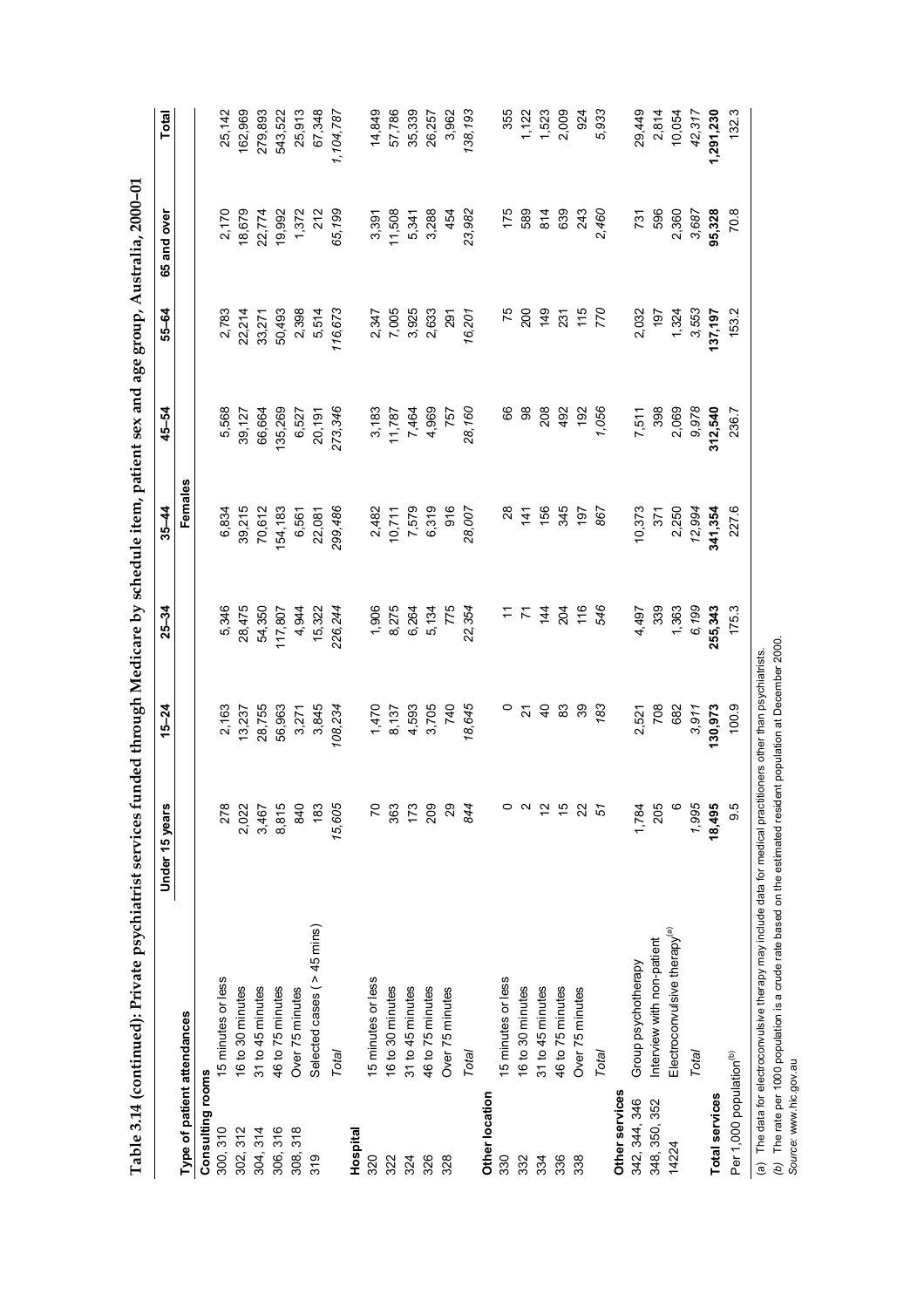| $\begin{bmatrix} 1 & 1 & 1 \\ 1 & 1 & 1 \\ 1 & 1 & 1 \end{bmatrix} \begin{bmatrix} 1 & 1 & 1 \\ 1 & 1 & 1 \\ 1 & 1 & 1 \end{bmatrix}$ |        |
|---------------------------------------------------------------------------------------------------------------------------------------|--------|
| Ï                                                                                                                                     |        |
| こうしゅうしょう きょう                                                                                                                          |        |
|                                                                                                                                       |        |
| neme-funded prescriptions by private psychiatricts. hy Anatomical Tho-<br>: :                                                         |        |
|                                                                                                                                       |        |
|                                                                                                                                       |        |
|                                                                                                                                       |        |
|                                                                                                                                       |        |
|                                                                                                                                       |        |
| was an                                                                                                                                |        |
| ţ                                                                                                                                     |        |
|                                                                                                                                       |        |
|                                                                                                                                       |        |
|                                                                                                                                       |        |
|                                                                                                                                       |        |
|                                                                                                                                       |        |
|                                                                                                                                       |        |
|                                                                                                                                       |        |
|                                                                                                                                       | י<br>ל |
| ŗ                                                                                                                                     | $\sim$ |
|                                                                                                                                       |        |
|                                                                                                                                       |        |
|                                                                                                                                       | I      |
|                                                                                                                                       | .<br>c |
| T 11 2 1 1 D 1<br>į                                                                                                                   |        |

| code<br><b>ATC</b> | <b>Description</b>                                        | NSW                                  | υïς     | as<br>G       | Š             | SA              | Tas             | ACT       | Ż          | Total <sup>(b)</sup> |
|--------------------|-----------------------------------------------------------|--------------------------------------|---------|---------------|---------------|-----------------|-----------------|-----------|------------|----------------------|
| ⋖                  | Alimentary tract & metabolism                             | 7,702                                | 7,595   | 5,026         | 1,179         | 2,117           | 465             | 167       | 92         | 24,949               |
| m                  | Blood & blood-forming organs                              | 745                                  | 720     | 477           | 131           | 251             | $\mathcal{Q}$   | ρ.<br>Γ   | n p.       | 2,529                |
| ပ                  | Cardiovascular system                                     | 14,729                               | 10,853  | 6,715         | 2,546         | 4,144           | 1,243           | 393       | 261        | 42,735               |
| ≏                  | Dermatologicals                                           | 852                                  | 825     | 413           | 86            | 173             | 39              | n.p.      | ρ.<br>Π    | 2,511                |
| ပ                  | Genitourinary system & sex hormones                       | 2,488                                | 2,493   | 1,970         | 511           | 1,139           | 256             | 55        | 2          | 9,207                |
| I                  | sex<br>Systemic hormonal preparations, excl<br>hormones   | 1,175                                | 1,195   | 1,099         | 383           | 710             | 96              | 32        |            | 4,764                |
|                    | General anti-infectives for systematic use                | 2,772                                | 2,495   | 1,799         | 410           | 748             | 127             | 50        | 47         | 8,821                |
|                    | Antineoplastic & immunomodulating<br>agents               | 236                                  | 152     | $\frac{1}{2}$ | 35            | 55              | ó               | თ         |            | 635                  |
| Σ                  | Musculoskeletal system                                    | 3,245                                | 3,909   | 1,854         | 663           | 929             | 286             | 77        | 26         | 11,353               |
| z                  | Central nervous system                                    |                                      |         |               |               |                 |                 |           |            |                      |
| N <sub>05</sub> A  | Antipsychotics                                            | 100,794                              | 90,931  | 47,391        | 14,773        | 31,257          | 3,824           | 5,679     | 521        | 299,932              |
| <b>N05B</b>        | Anxiolytics                                               | 36,048                               | 49,875  | 22,959        | 5,324         | 13,032          | 5,586           | 888       | 232        | 135,108              |
| N05C               | Hypnotics & sedatives                                     | 16,745                               | 24,304  | 12,861        | 4,288         | 7,960           | 2,653           | 501       | 181        | 70,061               |
| N <sub>06</sub> A  | Antidepressants                                           | 270,639                              | 270,700 | 161,546       | 65,030        | 91,941          | 18,182          | 12,903    | 1,534      | 899,761              |
|                    | Other                                                     | 45,717                               | 37,536  | 23,811        | 30,635        | 16,945          | 5,322           | 2,003     | 746        | 164,557              |
|                    | Total                                                     | 469,943                              | 473,346 | 268,568       | 120,050       | 161,135         | 35,567          | 21,974    | 3,214      | 1,569,419            |
| L                  | Antiparasitic products                                    | 354                                  | 227     | 172           | $\frac{5}{2}$ | $\overline{74}$ | 29              | م.<br>P   | م.<br>n    | 945                  |
| œ                  | Respiratory system                                        | 3,560                                | 3,388   | 2,302         | 501           | 946             | 201             | 79        | $\approx$  | 11,301               |
| S                  | Sensory organs                                            | 1,266                                | 1,422   | 674           | 244           | 970             | $\overline{73}$ | <u>ငိ</u> | $^{\circ}$ | 4,923                |
|                    | Total prescriptions <sup>(c)</sup>                        | 509,373                              | 508,888 | 291,339       | 126,820       | 173,439         | 38,463          | 22,939    | 3,641      | 1,694,934            |
|                    | Per 1,000 population                                      | 78.8                                 | 106.8   | 81.7          | 67.3          | 115.8           | 81.8            | 73.8      | 18.6       | 88.5                 |
|                    | (a) State/Territory is determined according to the addres | s of the pharmacy supplying the item |         |               |               |                 |                 |           |            |                      |

acy supplying the item. (a) State/Territory is determined according to the address of the pharmacy supplying the item. ess of the pr (a) State/Territory is determined according to the address of the (b) Includes State or Territory unknown.<br>(c) Includes ATC classified as unknown or various (Chapter V).<br>n.p. not published.<br>Source: DHA.

(b) Includes State or Territory unknown.

(c) Includes ATC classified as unknown or various (Chapter V).

n.p. not published.

*Source:* DHA.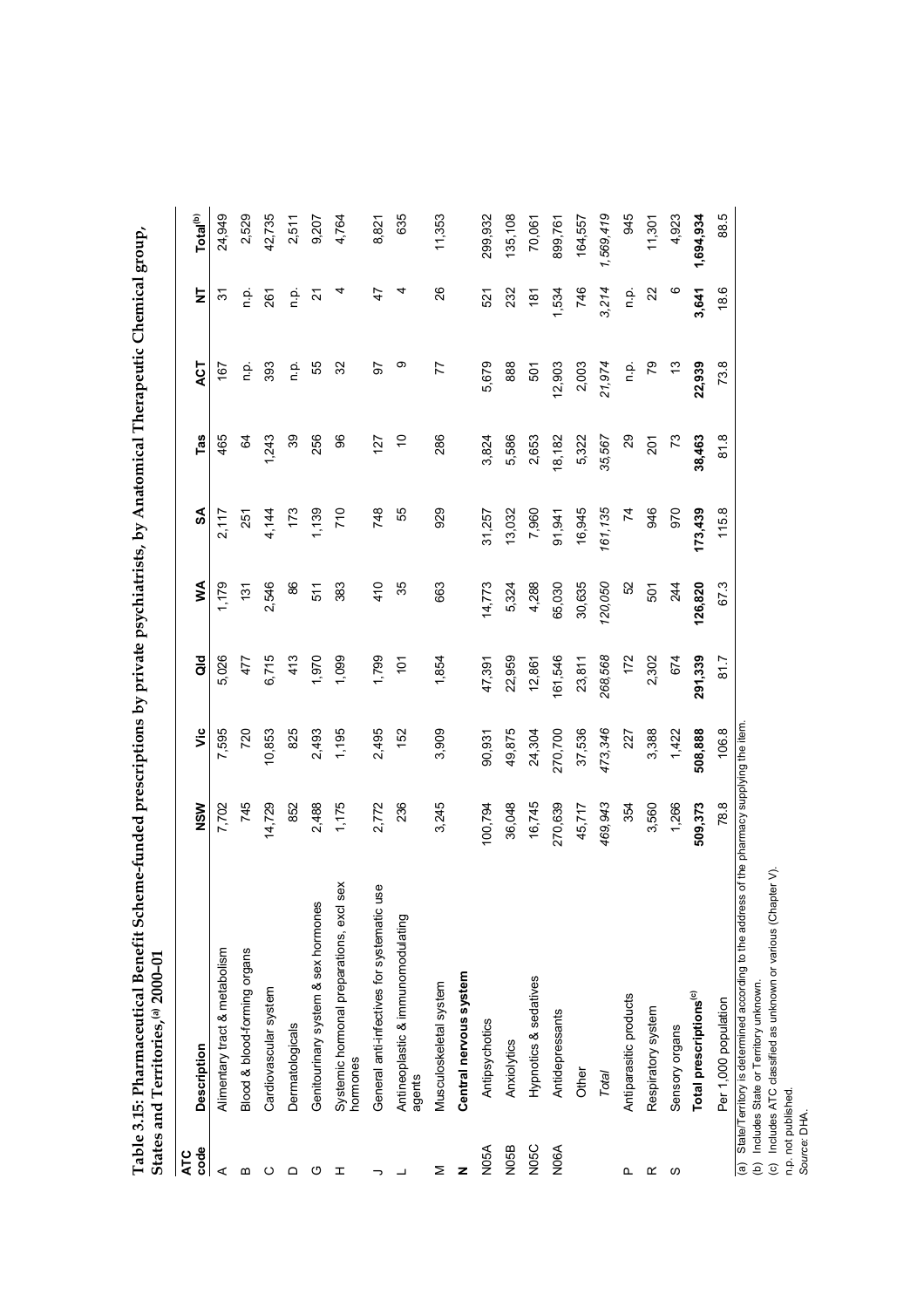# **Hospital-based mental health care for non-admitted patients**

Interpretation of the data on mental health-related non-admitted patient occasions of service supplied to NPHED for public acute care and public psychiatric hospitals should be undertaken with care (see Box 3.1, page 24).

The existing data, however, do provide an indication of the volume and type of services that are provided by public hospitals. According to data supplied to the NPHED for 2000–01, public acute hospitals (and services managed by public acute hospitals) provided 2.0 million mental health-related individual occasions of service (Table 3.1, page 25). In addition to services provided to individuals, public acute hospitals provided 61,659 mental healthrelated group sessions. This accounted for 5.0% and 10.4% of all public acute hospital individual occasions of service and group sessions, respectively.

A total of 360,555 individual occasions of service and 41,646 group sessions were recorded for public psychiatric hospitals in New South Wales, Queensland and Western Australia. These were the only three jurisdictions for which these data were supplied to the NPHED for 2000–01. These data were not reported for the public psychiatric hospitals in Victoria, South Australia and Tasmania.

During 2000–01, 28 private acute care and psychiatric hospitals in Australia provided nonadmitted patient services from designated psychiatric or mental health units such as specialist psychiatric outpatient services (ABS 2002b). Data from the Private Health Establishments Collection (PHEC) indicates that these designated units in private acute care and psychiatric hospitals provided an estimated 67,883 occasions of service (Table 3.1). For 2000–01, the number of occasions of service reported could not be broken down into individual occasions of service and group sessions.

# **Commonwealth/State Disability Agreement-funded mental health-related non-residential care provided by disability support services**

Data on non-residential disability support services have been included in this report as the mental health-related care provided by these services may, to varying extents, be an alternative to other forms of community- or hospital-based mental health-related nonresidential care.

CSDA-funded disability support services provide a broad range of non-residential services for people with mental health-related disabilities. These services include accommodation support, community support, community access, respite and employment support services. The data presented here exclude residential care services such as group homes, institutions and hostels but include accommodation support services that operate a drop-in style of support.

The scope of the CSDA MDS collection includes all psychiatric and mental health-related disability support services that receive CSDA funds. Some psychiatric and mental healthrelated disability support services have different sources of funding and do not report to the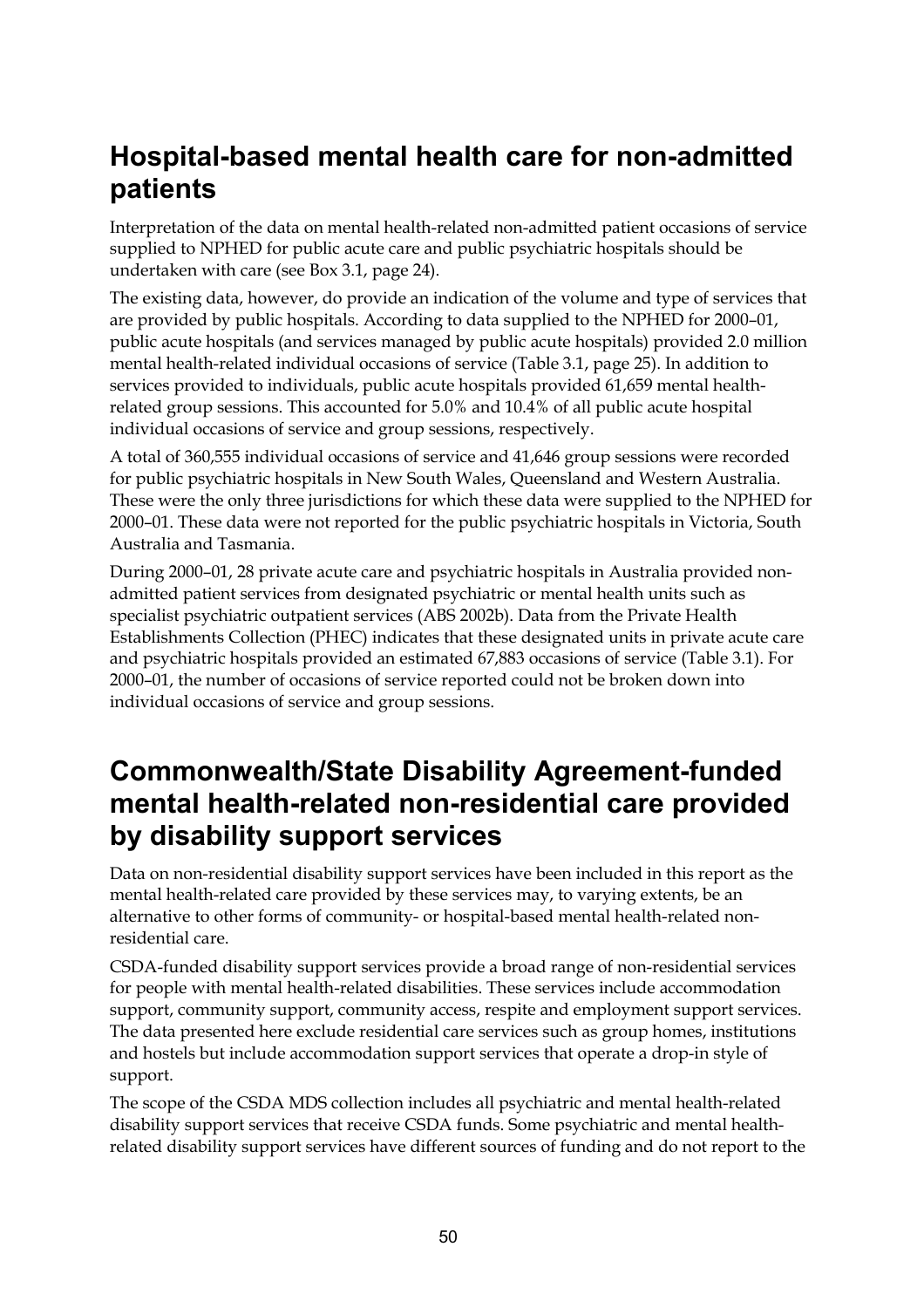CSDA MDS collection. For this reason, the information presented in this section must be interpreted with caution, as it does not include all psychiatric and mental health-related disability support services, and the proportion of these services receiving CSDA funding differs among the States and Territories.

Data are available from the CSDA MDS collection on the clients of these service types on a snapshot day each year. The data presented below are on services received by clients with a psychiatric disability. The psychiatric disability can be either the client's primary disability or one of the client's other significant disabilities. The term 'primary disability' refers to the disability category identified by the client or carer as the disability most affecting their everyday life. A number of other significant disabilities may also be identified by the client. Refer to Box 3.3 for further information on CSDA MDS collection disability groups.

#### **Box 3.3: Disability groups**

*The disability support services data presented in this report relate to the CSDA MDS disability groups. The CSDA MDS disability groups are a broad categorisation of disabilities in terms of the underlying impairment, health condition, cause or activity limitation, and reflect those disabilities identified as significant in the CSDA. They are not the same as groupings in the ICD-10-AM classification, which are generally based on health conditions. The specification of the CSDA MDS disability groups arose from terminology commonly used by service providers and was formulated specifically for the CSDA collection.*

*Comparison between the data presented using the psychiatric CSDA MDS disability group and ICD-10- AM needs to be approached with caution given the differences in the underlying concepts and groupings used. Refer to the* National Community Services Data Dictionary *for additional detail on the CSDA MDS disability groups (AIHW 2000a).*

Figure 3.3 presents the data on non-residential services provided and other CSDA MDS data elements for clients with a psychiatric disability. On the snapshot day in 2001 there were 9,229 non-residential care services provided to an estimated 8,377 clients with a psychiatric disability (a statistical linkage key collected by all jurisdictions permits estimates to be made of the number of people receiving services). The major primary disability groups were psychiatric disability (59.0%) and intellectual disability (32.5%). The majority of services were provided to male clients (56.3%) and those in the 35–44 years age group. The non-residential care service types most frequently received were Community access (29.2%) and Employment services (27.8%). Respite services to provide short-term breaks from caring activities to carers of people with a disability were the service type least often received (2.7%). Victorian disability support services reported the largest number of services for clients with psychiatric disability (53.3%).

The majority of services were for clients who were Australian-born (87.1%). Non-residential care services for clients born in other English-speaking and non-English-speaking countries made up 11.1% of the total services for clients with a psychiatric disability. On the snapshot day, 256 CSDA-funded non-residential services were delivered to clients identified as being of Aboriginal or Torres Strait Islander origin or both. This was 2.8% of all services for clients with a psychiatric disability.

The location of clients receiving services was classified as Urban, Rural, Remote or Not reported based on the client's postcode. Clients in Urban areas received 71.8% of services. The most common reported accommodation type was Lives with family member and/or spouse (32.1%), followed by Lives alone (27.2%) and Special-purpose community accommodation (23.0%).